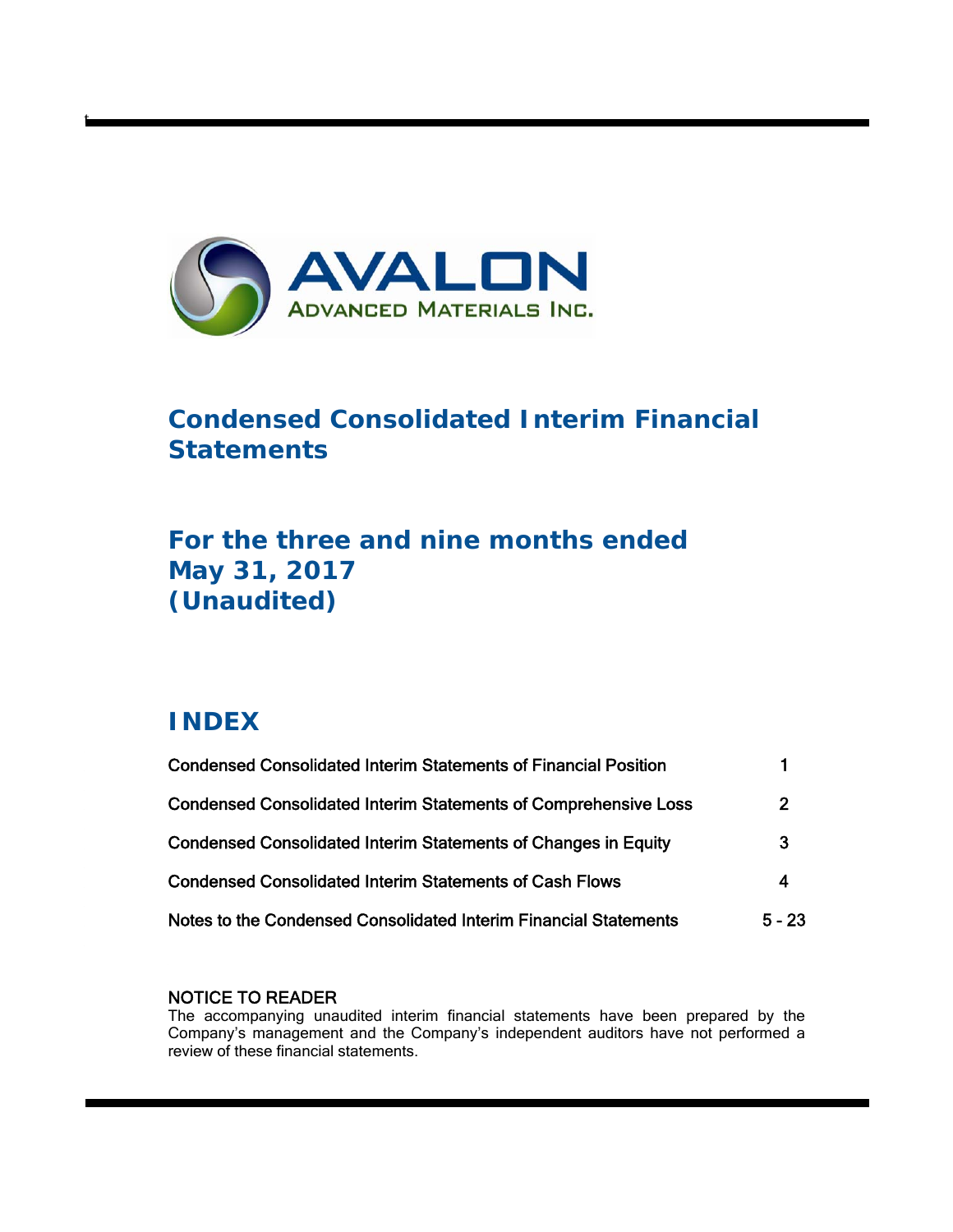# **Condensed Consolidated Interim Statements of Financial Position (expressed in Canadian Dollars) (unaudited)**

|                                                                                                       | May 31,<br>2017         | August 31,<br>2016        |
|-------------------------------------------------------------------------------------------------------|-------------------------|---------------------------|
| <b>Assets</b>                                                                                         |                         |                           |
| <b>Current Assets</b>                                                                                 |                         |                           |
| Cash and cash equivalents                                                                             | \$<br>1,432,915         | \$<br>1,360,487           |
| Other receivables                                                                                     | 203,095                 | 226,485                   |
| Prepaid expenses and deposits                                                                         | 115,583<br>1,751,593    | 299,894<br>1,886,866      |
|                                                                                                       |                         |                           |
| <b>Non-Current Assets</b><br>Exploration and evaluation assets (note 5)                               | 14,576,556              | 12,567,244                |
| Property, plant and equipment (note 6)                                                                | 104, 145, 724           | 104,060,940               |
|                                                                                                       | 118,722,280             | 116,628,184               |
|                                                                                                       | \$<br>120,473,873       | 118,515,050               |
| <b>Liabilities</b>                                                                                    |                         |                           |
| <b>Current Liabilities</b>                                                                            |                         |                           |
| Accounts payable                                                                                      | \$<br>264,942           | \$<br>223,661             |
| <b>Accrued liabilities</b>                                                                            | 615,080                 | 502,734                   |
| Deferred flow-through share premium (note 7)                                                          |                         | 96,617                    |
| Convertible redeemable preferred shares (note 8)<br>Warrants denominated in foreign currency (note 9) | 2,941,176<br>158,165    | 411,418                   |
|                                                                                                       | 3,979,363               | 1,234,430                 |
| <b>Non-Current Liabilities</b>                                                                        |                         |                           |
| Site closure and reclamation provisions                                                               | 303,600                 | 263,600                   |
|                                                                                                       | 4,282,963               | 1,498,030                 |
|                                                                                                       |                         |                           |
| <b>Shareholders' Equity</b>                                                                           |                         |                           |
| Share Capital (note 10b)                                                                              | 168,707,620             | 167, 181, 354             |
| Reserve for Warrants (note 10c)                                                                       | 4,258,213               | 4,313,701                 |
| Reserve for Share Based Payments (note 10d)                                                           | 16,903,298              | 16,700,417                |
| Reserve for Brokers' Compensation Warrants (note 10e)<br><b>Accumulated Deficit</b>                   | 276,048<br>(73.954.269) | 254,112<br>(71, 432, 564) |
|                                                                                                       | 116,190,910             | 117,017,020               |
|                                                                                                       | \$<br>120,473,873       | \$<br>118,515,050         |
| Approved on behalf of the Board                                                                       |                         |                           |
|                                                                                                       |                         |                           |

"Donald S. Bubar", Director

"Brian MacEachen" , Director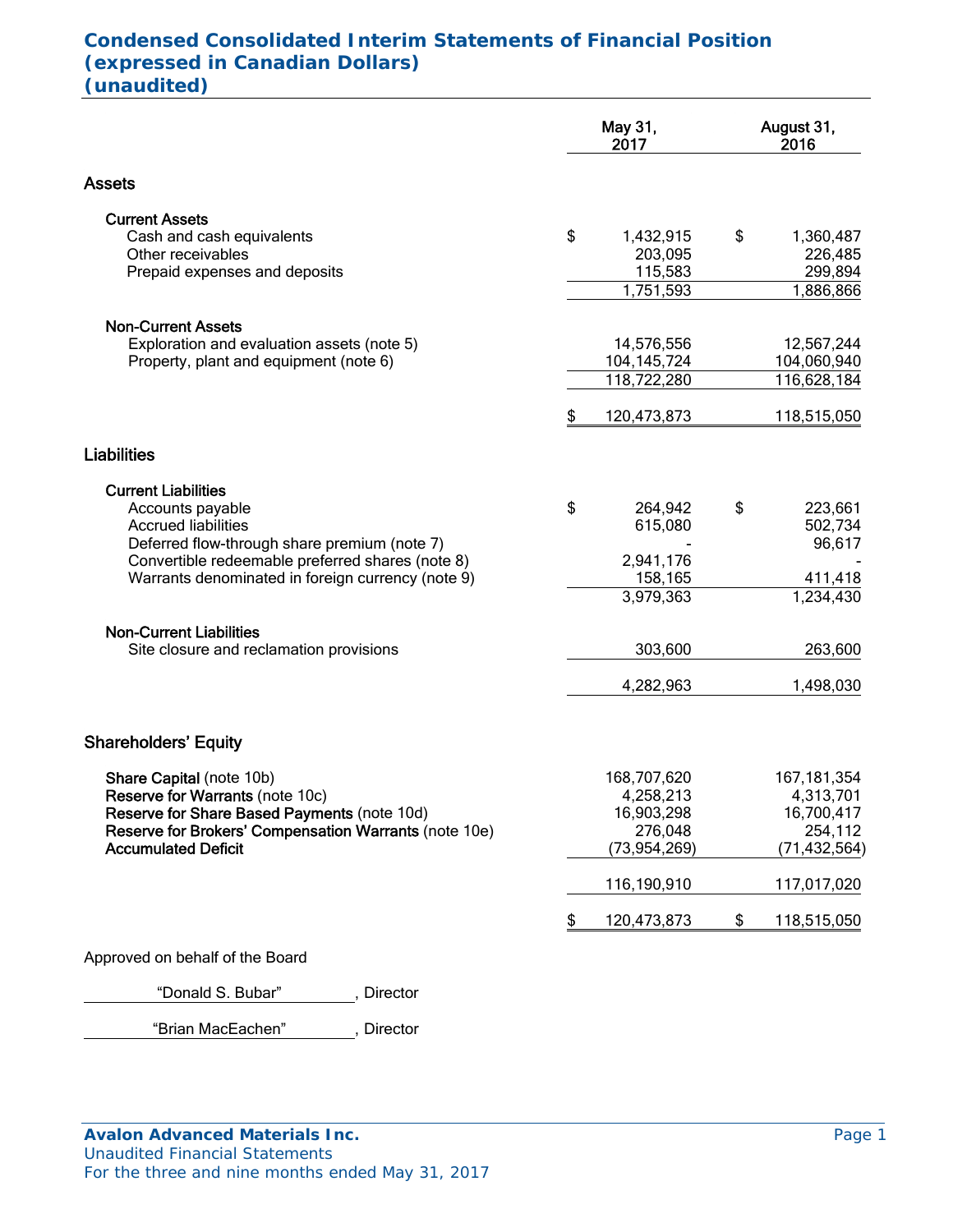# **Condensed Consolidated Interim Statements of Comprehensive Loss (expressed in Canadian Dollars, except number of shares) (unaudited)**

|                                                                                          |    | <b>Three Months Ended</b> |    |                 |     | <b>Nine Months Ended</b> |    |                 |  |  |
|------------------------------------------------------------------------------------------|----|---------------------------|----|-----------------|-----|--------------------------|----|-----------------|--|--|
|                                                                                          |    | May 31,<br>2017           |    | May 31,<br>2016 |     | May 31,<br>2017          |    | May 31,<br>2016 |  |  |
| Revenue                                                                                  |    |                           |    |                 |     |                          |    |                 |  |  |
| Interest                                                                                 | \$ | 7,088                     | \$ | 7,700           | \$. | 12,131                   | \$ | 29,278          |  |  |
| <b>Expenses</b>                                                                          |    |                           |    |                 |     |                          |    |                 |  |  |
| Corporate and administrative (note 11)<br>Impairment loss on exploration and evaluation  |    | 768,305                   |    | 718,227         |     | 2,208,794                |    | 2,539,802       |  |  |
| assets (note 5)                                                                          |    |                           |    | 1,900           |     | 3,030                    |    | 4,163           |  |  |
| General exploration                                                                      |    | 9,493                     |    | 20,361          |     | 22,106                   |    | 22,422          |  |  |
| Depreciation                                                                             |    | 5,026                     |    | 9,570           |     | 30,118                   |    | 28,712          |  |  |
| Share based compensation (note 10d)                                                      |    | 52,325                    |    | 78,936          |     | 140,174                  |    | 272,605         |  |  |
| Foreign exchange loss (gain)                                                             |    | 4,884                     |    | (4,271)         |     | 5,279                    |    | (7, 784)        |  |  |
| Financing transaction costs (note 8)<br>Increase (decrease) in fair value of warrants    |    | 681,023                   |    | 10,598          |     | 681,023                  |    | 10,598          |  |  |
| denominated in foreign currency (note 9)                                                 |    | (85,097)                  |    | 456,932         |     | (253, 253)               |    | 322,372         |  |  |
|                                                                                          |    | 1,435,959                 |    | 1,292,253       |     | 2,837,271                |    | 3,192,890       |  |  |
| Net Loss before Income Taxes                                                             |    | (1,428,871)               |    | (1, 284, 553)   |     | (2,825,140)              |    | (3, 163, 612)   |  |  |
| Deferred Income Tax Recoveries (note 7)                                                  |    | 116,001                   |    | 49,640          |     | 303,435                  |    | 328,413         |  |  |
|                                                                                          |    |                           |    |                 |     |                          |    |                 |  |  |
| Net Loss and Total Comprehensive Loss<br>for the period                                  | S  | (1,312,870)               | \$ | (1,234,913)     |     | (2,521,705)              | \$ | (2,835,199)     |  |  |
|                                                                                          |    |                           |    |                 |     |                          |    |                 |  |  |
| Loss per Share - Basic and Diluted                                                       | \$ | (0.007)                   |    | (0.007)         | \$  | (0.014)                  | \$ | (0.017)         |  |  |
| <b>Weighted Average Number of Common Shares</b><br><b>Outstanding, Basic and Diluted</b> |    | 189,339,225               |    | 176,114,206     |     | 186,061,343              |    | 163,046,192     |  |  |
|                                                                                          |    |                           |    |                 |     |                          |    |                 |  |  |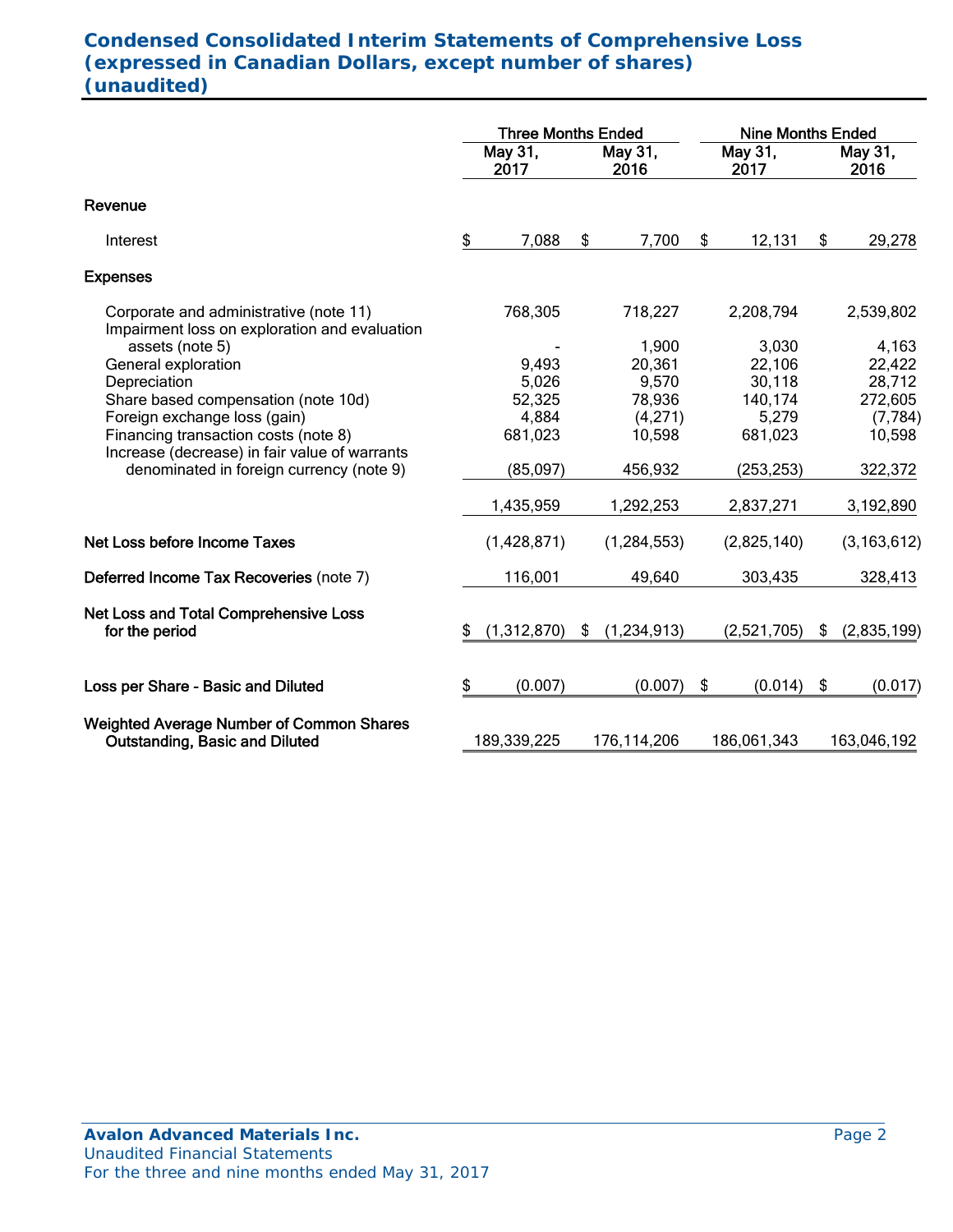# **Condensed Consolidated Interim Statements of Changes in Equity (expressed in Canadian Dollars, except number of shares) (unaudited)**

|                                              |                            | <b>Share Capital</b> | Reserves        |    |                                       |    |                                                    |                               |               |
|----------------------------------------------|----------------------------|----------------------|-----------------|----|---------------------------------------|----|----------------------------------------------------|-------------------------------|---------------|
|                                              | Number of<br><b>Shares</b> | <b>Amount</b>        | <b>Warrants</b> |    | <b>Share Based</b><br><b>Payments</b> |    | <b>Brokers'</b><br>Compensation<br><b>Warrants</b> | Accumulated<br><b>Deficit</b> | <b>Total</b>  |
| Balance at September 1, 2015                 | 152,785,482                | \$164,695,991        | \$<br>4,020,968 |    | \$16,244,942                          | \$ | 219,238                                            | $$$ (67,892,919)              | \$117,288,220 |
| Equity offerings                             | 26,253,724                 | 2,592,656            | 317,030         |    |                                       |    |                                                    |                               | 2,909,686     |
| <b>Exercise of warrants</b>                  | 125,000                    | 18,750               |                 |    |                                       |    |                                                    |                               | 18,750        |
| Reserve transferred on exercise of warrants  |                            | 3,049                | (3,049)         |    |                                       |    |                                                    |                               |               |
| Exercise of brokers' compensation warrants   | 180,000                    | 22,500               |                 |    |                                       |    |                                                    |                               | 22,500        |
| Reserve transferred on exercise of brokers'  |                            |                      |                 |    |                                       |    |                                                    |                               |               |
| compensation warrants                        |                            | 9,787                |                 |    |                                       |    | (9,787)                                            |                               |               |
| Compensation warrants issued on equity       |                            |                      |                 |    |                                       |    |                                                    |                               |               |
| offerings                                    |                            |                      |                 |    |                                       |    | 54,447                                             |                               | 54,447        |
| Share based compensation                     |                            |                      |                 |    | 364,549                               |    |                                                    |                               | 364,549       |
| Share issuance costs - cash                  |                            | (150, 174)           | (16,580)        |    |                                       |    |                                                    |                               | (166, 754)    |
| Share issuance costs - compensation warrants |                            | (43, 491)            | (6,021)         |    |                                       |    |                                                    |                               | (49, 512)     |
| Net loss for the nine month period           |                            |                      |                 |    |                                       |    |                                                    | (2,835,199)                   | (2,835,199)   |
| Balance at May 31, 2016                      | 179,344,206                | \$167,149,068        | \$<br>4,312,348 |    | \$16,609,491                          | \$ | 263,898                                            | $$$ (70,728,118)              | \$117,606,687 |
| Issued for other considerations              |                            |                      | 1,353           |    |                                       |    |                                                    |                               | 1,353         |
| Exercise of brokers' compensation warrants   | 180,000                    | 22,500               |                 |    |                                       |    |                                                    |                               | 22,500        |
| Reserve transferred on exercise of brokers'  |                            |                      |                 |    |                                       |    |                                                    |                               |               |
| compensation warrants                        |                            | 9,786                |                 |    |                                       |    | (9,786)                                            |                               |               |
| Share based compensation                     |                            |                      |                 |    | 90,926                                |    |                                                    |                               | 90,926        |
| Net loss for the three month period          |                            |                      |                 |    |                                       |    |                                                    | (704, 446)                    | (704, 446)    |
| Balance at August 31, 2016                   | 179,524,206                | 167, 181, 354        | 4,313,701       |    | 16,700,417                            |    | 254,112                                            | (71, 432, 564)                | 117,017,020   |
| Equity offerings                             | 7,045,454                  | 1,168,182            |                 |    |                                       |    |                                                    |                               | 1,168,182     |
| Issued for other considerations              | 500,000                    | 92,500               |                 |    |                                       |    |                                                    |                               | 92,500        |
| Exercise of warrants                         | 2,275,000                  | 341,250              |                 |    |                                       |    |                                                    |                               | 341,250       |
| Reserve transferred on exercise of warrants  |                            | 55,488               | (55, 488)       |    |                                       |    |                                                    |                               |               |
| Compensation warrants issued on equity       |                            |                      |                 |    |                                       |    |                                                    |                               |               |
| offerings                                    |                            |                      |                 |    |                                       |    | 21,936                                             |                               | 21,936        |
| Share based compensation                     |                            |                      |                 |    | 202,881                               |    |                                                    |                               | 202,881       |
| Share issuance costs - cash                  |                            | (109, 218)           |                 |    |                                       |    |                                                    |                               | (109, 218)    |
| Share issuance costs - compensation warrants |                            | (21, 936)            |                 |    |                                       |    |                                                    |                               | (21, 936)     |
| Net loss for the nine month period           |                            |                      |                 |    |                                       |    |                                                    | (2,521,705)                   | (2,521,705)   |
| Balance at May 31, 2017                      | 189,344,660                | \$168,707,620        | \$<br>4,258,213 | \$ | 16,903,298                            | \$ | 276,048                                            | $$$ (73,954,269)              | \$116,190,910 |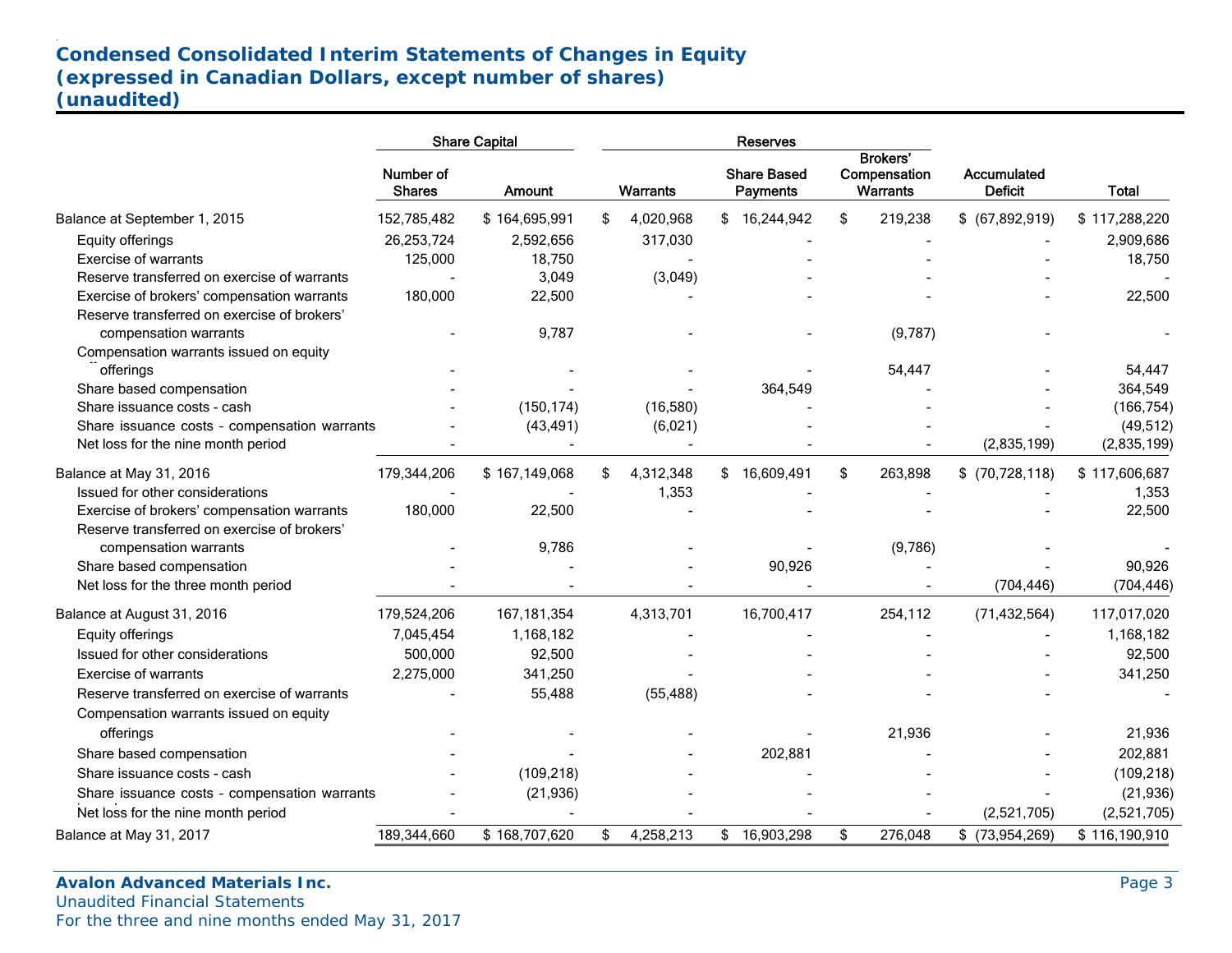# **Condensed Consolidated Interim Statements of Cash Flows (expressed in Canadian Dollars) (unaudited)**

.

|                                                                                                            | <b>Three Months Ended</b>                   |    |                                        | <b>Nine Months Ended</b> |                                          |  |                                          |
|------------------------------------------------------------------------------------------------------------|---------------------------------------------|----|----------------------------------------|--------------------------|------------------------------------------|--|------------------------------------------|
|                                                                                                            | May 31,<br>2017                             |    | May 31,<br>2016                        |                          | May 31,<br>2017                          |  | May 31,<br>2016                          |
| <b>Operating Activities</b>                                                                                |                                             |    |                                        |                          |                                          |  |                                          |
| Cash paid to employees<br>Cash paid to suppliers<br>Interest received                                      | \$<br>$(428, 756)$ \$<br>(342,063)<br>7,088 |    | $(413,982)$ \$<br>(445, 945)<br>11,706 |                          | $(1,215,407)$ \$<br>(865, 781)<br>12,131 |  | (1, 277, 134)<br>(1, 239, 385)<br>44,492 |
| Cash Used by Operating Activities                                                                          | (763, 731)                                  |    | (848, 221)                             |                          | (2,069,057)                              |  | (2,472,027)                              |
| <b>Financing Activities</b>                                                                                |                                             |    |                                        |                          |                                          |  |                                          |
| Proceeds from equity offerings<br>Proceeds from exercise of warrants<br>Proceeds from exercise of brokers' |                                             |    | 2,048,443<br>18,750                    |                          | 1,265,782<br>341,250                     |  | 2,957,992<br>18,750                      |
| compensation warrants<br>Proceeds from issuance of preferred shares                                        | 2,291,191                                   |    | 22,500                                 |                          | 2,260,153                                |  | 22,500                                   |
| Cash Provided by Financing Activities                                                                      | 2,291,191                                   |    | 2,089,693                              |                          | 3,867,185                                |  | 2,999,242                                |
| <b>Investing Activities</b>                                                                                |                                             |    |                                        |                          |                                          |  |                                          |
| Exploration and evaluation assets<br>Property, plant and equipment                                         | (570, 242)<br>(73, 037)                     |    | (373, 253)<br>(50, 566)                |                          | (1,604,276)<br>(116, 145)                |  | (2,859,825)<br>(191,867)                 |
| Cash Used by Investing Activities                                                                          | (643, 279)                                  |    | (423, 819)                             |                          | (1,720,421)                              |  | (3,051,692)                              |
| <b>Change in Cash and Cash Equivalents</b>                                                                 | 884,181                                     |    | 817,653                                |                          | 77,707                                   |  | (2,524,477)                              |
| Foreign Exchange Effect on Cash                                                                            | (4,884)                                     |    | 4,271                                  |                          | (5, 279)                                 |  | 7,784                                    |
| Cash and Cash Equivalents - beginning of period                                                            | 553,618                                     |    | 1,909,121                              |                          | 1,360,487                                |  | 5,247,738                                |
| Cash and Cash Equivalents - end of period                                                                  | \$<br>1,432,915                             | \$ | 2,731,045                              | \$                       | 1,432,915                                |  | 2,731,045                                |

Supplemental Cash Flow Information (note 14)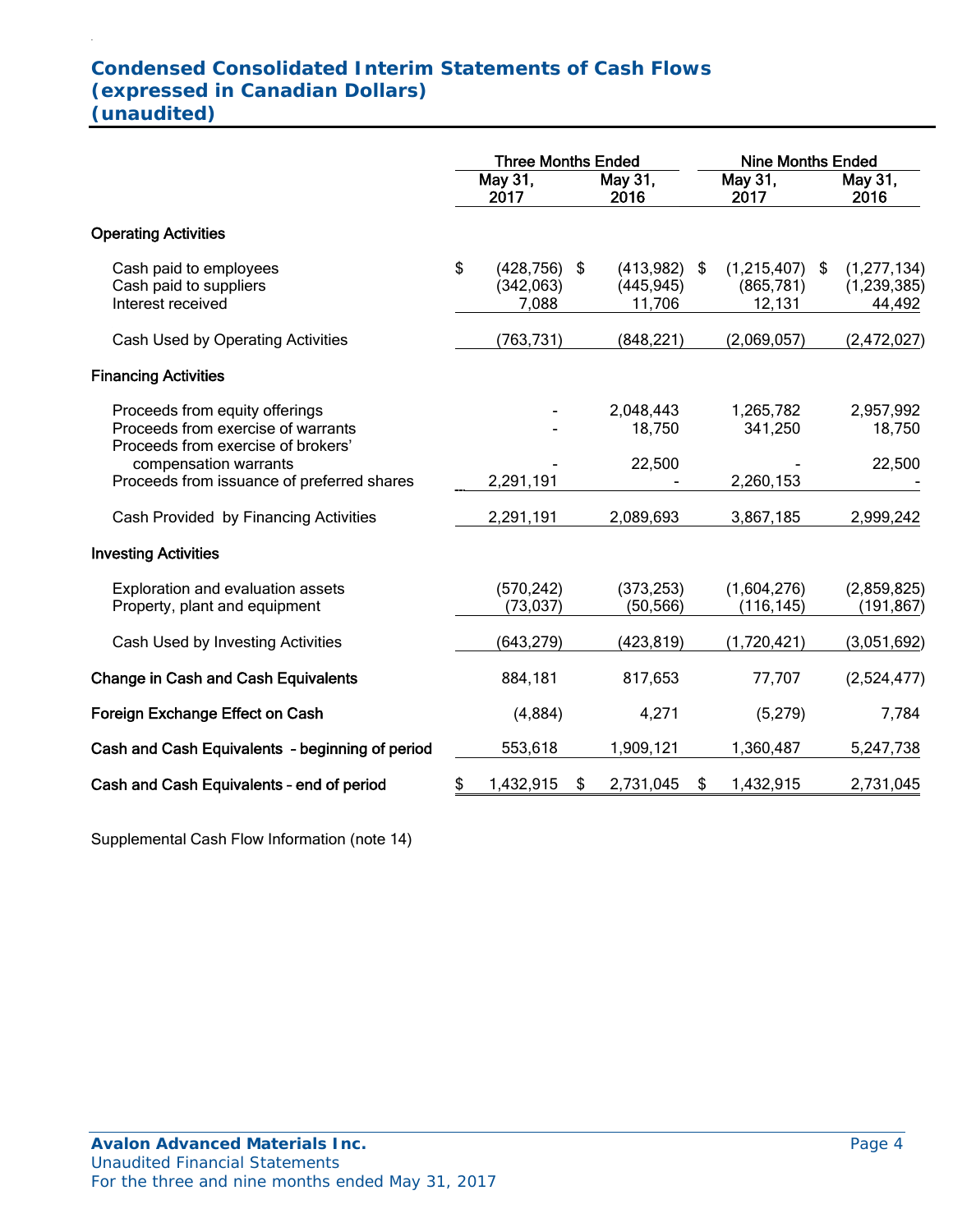### **1. Nature of Operations**

Avalon Advanced Materials Inc. ("Avalon") is a publicly listed company incorporated in Canada and continued under the *Canada Business Corporations Act*. Avalon's common shares are listed on the Toronto Stock Exchange (the "TSX") (TSX: AVL), on the OTCQX® Best Market (OTCQX: AVLNF), and the Frankfurt Stock Exchange in Germany.

The registered address, principal address and records office of Avalon is located at 130 Adelaide Street West, Suite 1901, Toronto, Ontario, Canada, M5H 3P5.

Avalon and its subsidiaries (the "Company") are in the process of exploring and developing its mineral resource properties. To date, the Company has not earned any significant revenues.

The realization of amounts shown for its development asset – the Nechalacho Rare Earth Elements Project (the "Nechalacho REE Project") and exploration and evaluation assets is dependent upon the discovery of economically recoverable reserves, the ability of the Company to obtain the necessary financing to develop these assets, and future profitable production or proceeds of disposition from these assets.

The Company is principally engaged in the acquisition, exploration, evaluation and development of specialty metal and mineral properties located principally in Canada.

These unaudited condensed consolidated interim financial statements have been prepared in accordance with International Financial Reporting Standards ("IFRS") as issued by the International Accounting Standards Board ("IASB") applicable to a going concern, which assumes the Company will continue to meet its obligations and discharge its liabilities in the normal course of business for the foreseeable future. Different bases of measurement may be appropriate when a company is not expected to continue operations for the foreseeable future. The Company is in the exploration and development stage and raises funds in the equity markets to conduct its business activities. The Company has incurred losses in the current and prior periods, with a net loss of \$2,521,705 for the nine months ended May 31, 2017 (the "Period") and an accumulated deficit of \$73,954,269 as at May 31, 2017.

The Company's cash and cash equivalents balance at May 31, 2017 was \$1,432,915, working capital deficiency was \$2,227,770. Excluding the liability for warrants denominated in foreign currency of \$158,165 and the convertible redeemable preferred shares of \$2,941,176, the Company's adjusted working capital was \$871,571 (calculated by adding back the convertible redeemable preferred shares of \$2,941,176 and the liability for warrants denominated in foreign currency of \$158,165 to the working capital deficiency of \$2,227,770). Given the continuation of weak investor sentiment and capital market conditions in the junior resource sector, there exists an uncertainty as to the Company's ability to raise additional funds on favorable terms. This condition indicates the existence of a material uncertainty that raises substantial doubt about the Company's ability to continue as a going concern. The Company's discretionary exploration and development activities have some scope for flexibility in terms of amount and timing, which can be adjusted accordingly. Management intends to finance these expenditures over the next twelve months with funds currently on hand and through planned equity financings. In June 2017, as disclosed in Note 15 - Events After the Reporting Period, the Company completed a private placement and issued 3,400,000 flow-through common shares for gross proceeds of \$510,000 and is required to incur Canadian exploration expenses ("CEE") of \$510,000 by December 31, 2018.

These unaudited condensed consolidated interim financial statements do not reflect the adjustments to the carrying values of assets and liabilities and the reported expenses and statement of financial position classifications that would be necessary should the going concern assumption be inappropriate, and those adjustments could be material.

These unaudited condensed consolidated interim financial statements have been reviewed and approved by the Company's Audit Committee and the Board of Directors on July 11, 2017.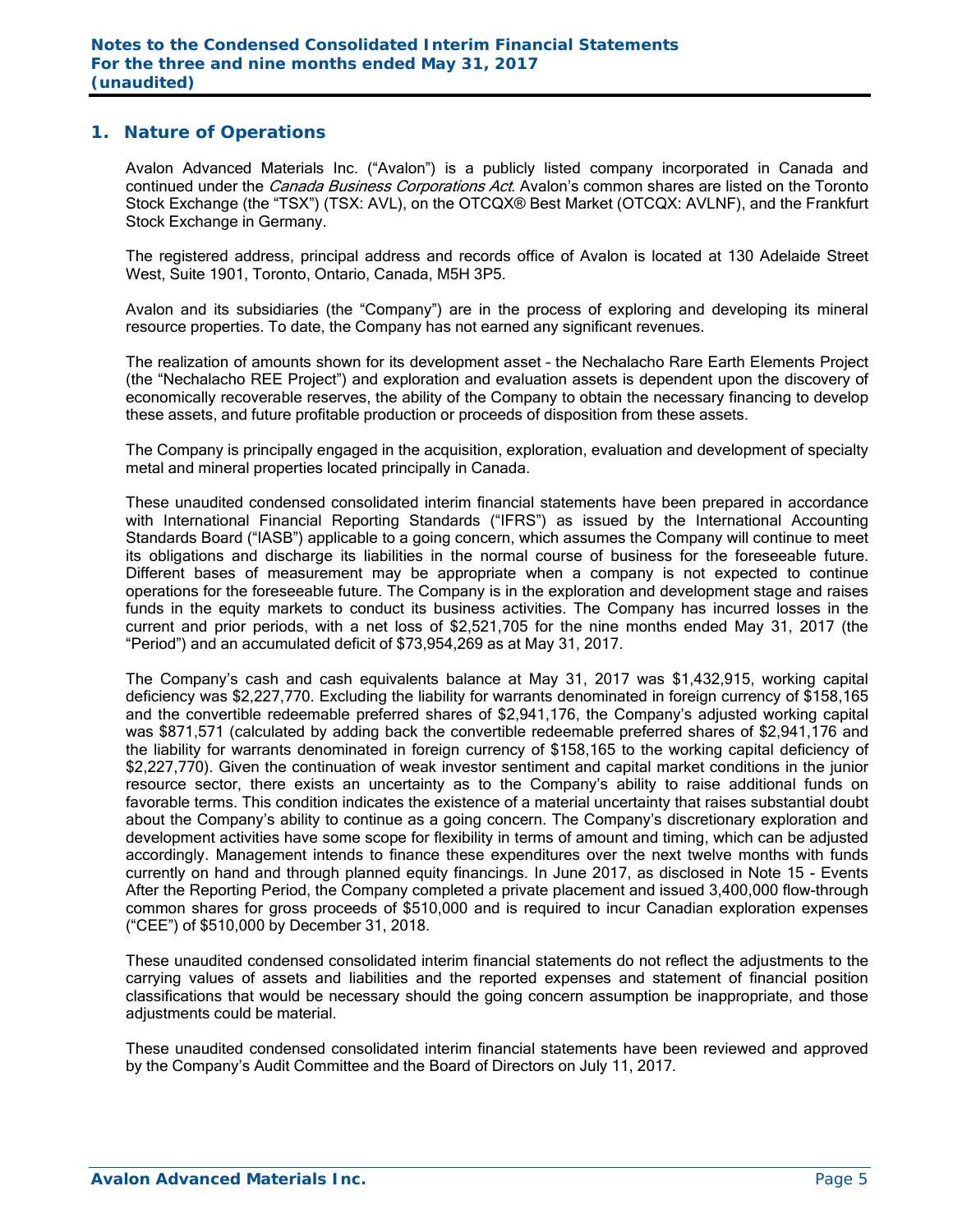## **2. Basis of Presentation**

#### *a) Statement of Compliance and Basis of Presentation*

These unaudited condensed consolidated interim financial statements, including comparatives, have been prepared in accordance with International Accounting Standards ("IAS") 34 Interim Financial Reporting, as issued by IASB.

These unaudited condensed consolidated interim financial statements do not contain all disclosures required by IFRS and accordingly should be read in conjunction with the Company's consolidated annual financial statements for the year ended August 31, 2016.

These unaudited condensed consolidated interim financial statements have been prepared on a going concern basis using the historical cost basis, except for certain financial instruments which are measured at fair value in accordance with the policies disclosed in Note 3 of the Company's consolidated annual financial statements for the year ended August 31, 2016.

#### *b) Basis of Consolidation*

These unaudited condensed consolidated interim financial statements include the accounts of the Company and the entities controlled by the Company. Control exists when the Company is exposed, or has rights, to variable returns from its involvement with the investee and has the ability to affect those returns through its power over the investee. The financial statements of subsidiaries are included in the consolidated financial statements from the date that control commences until the date that control ceases.

These unaudited condensed consolidated interim financial statements include the accounts of Avalon and its wholly-owned subsidiaries, 8110131 Canada Inc., Nolava Minerals Inc. ("Nolava"), Avalon Rare Metals Ltd. ("ARML"), and Avalon Rare Metals Processing LLC ("ARMLLC"). Nolava, ARML and ARMLLC are incorporated in the United States of America ("USA").

ARML and ARMLLC have not carried on any significant operations since their inception. During the year ended August 31, 2012, 8110131 Canada Inc. acquired certain net smelter returns ("NSR") royalty interests in the Company's properties which were held by third parties. Nolava had held certain mining claims in Utah, USA and had conducted exploration work on those mining claims during fiscal year 2011 to fiscal year 2014. ARMLLC was dissolved on March 4, 2016. All intercompany transactions and balances have been eliminated on consolidation of the accounts.

### **3. Significant Accounting Policies**

These unaudited condensed consolidated interim financial statements have been prepared using the same accounting policies, significant accounting judgments and estimates, and methods of computation as the annual consolidated financial statements of the Company as at and for the year ended August 31, 2016, as described in Note 3 of those financial statements.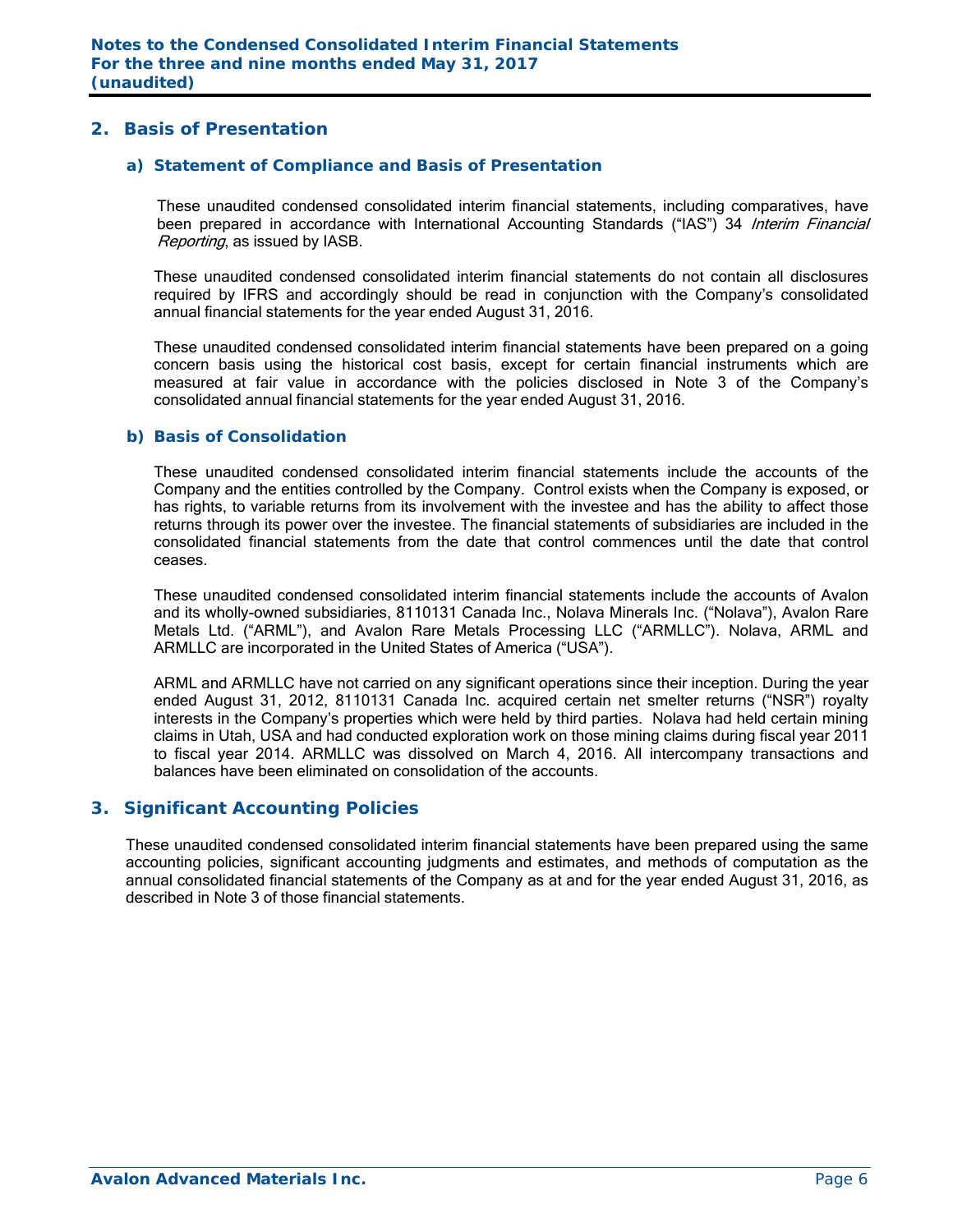## **4. Recent Accounting Pronouncements**

The following pronouncements are issued but not yet effective:

#### *a) IFRS 9, Financial Instruments*

IFRS 9, Financial instruments ("IFRS 9") was issued by the IASB in July 2014 and will replace IAS 39, Financial Instruments: recognition and measurement ("IAS 39"). IFRS 9 utilizes a single approach to determine whether a financial asset is measured at amortized cost or fair value and a new mixed measurement model for debt instruments having only two categories: amortized cost and fair value. The approach in IFRS 9 is based on how an entity manages its financial instruments in the context of its business model and the contractual cash flow characteristics of the financial assets. Final amendments released in July 2014 also introduce a new expected loss impairment model and limited changes to the classification and measurement requirements for financial assets. IFRS 9 is effective for annual periods beginning on or after January 1, 2018. The Company is currently evaluating the impact of this standard and amendments on its consolidated financial statements.

#### *b) IFRS 15, Revenue from Contracts and Customers*

IFRS 15, Revenue from Contracts and Customers ("IFRS 15") was issued by the IASB in May 2014, and will replace IAS 18, Revenue, IAS 11, Construction Contracts, and related interpretations on revenue. IFRS 15 sets out the requirements for recognizing revenue that apply to all contracts with customers, except for contracts that are within the scope of the standards on leases, insurance contracts and financial instruments. IFRS 15 uses a control based approach to recognize revenue which is a change from the risk and reward approach under the current standard. Companies can elect to use either a full or modified retrospective approach when adopting this standard and it is effective for annual periods beginning on or after January 1, 2018. The Company is currently evaluating the impact of IFRS 15 on its consolidated financial statements.

### *c) IFRS 16, Leases*

 IFRS 16, Leases ("IFRS 16") was issued by the IASB in January 2016, and will replace IAS 17 Leases. IFRS 16 specifies the methodology to recognize, measure, present and disclose leases. The standard provides a single lessee accounting model, requiring lessees to recognize assets and liabilities for all leases except for short-term leases and leases with low value assets. IFRS 16 substantially carries forward the lessor accounting requirements in IAS 17. IFRS 16 is effective for annual periods beginning on or after January 1, 2019, with early adoption permitted if IFRS 15 has also been adopted. A lessee will apply IFRS 16 to its leases either retrospectively to each prior reporting period presented; or retrospectively with the cumulative effect of initially applying IFRS 16 being recognized at the date of initial application. The Company is currently evaluating the impact of IFRS 16 on its consolidated financial statements.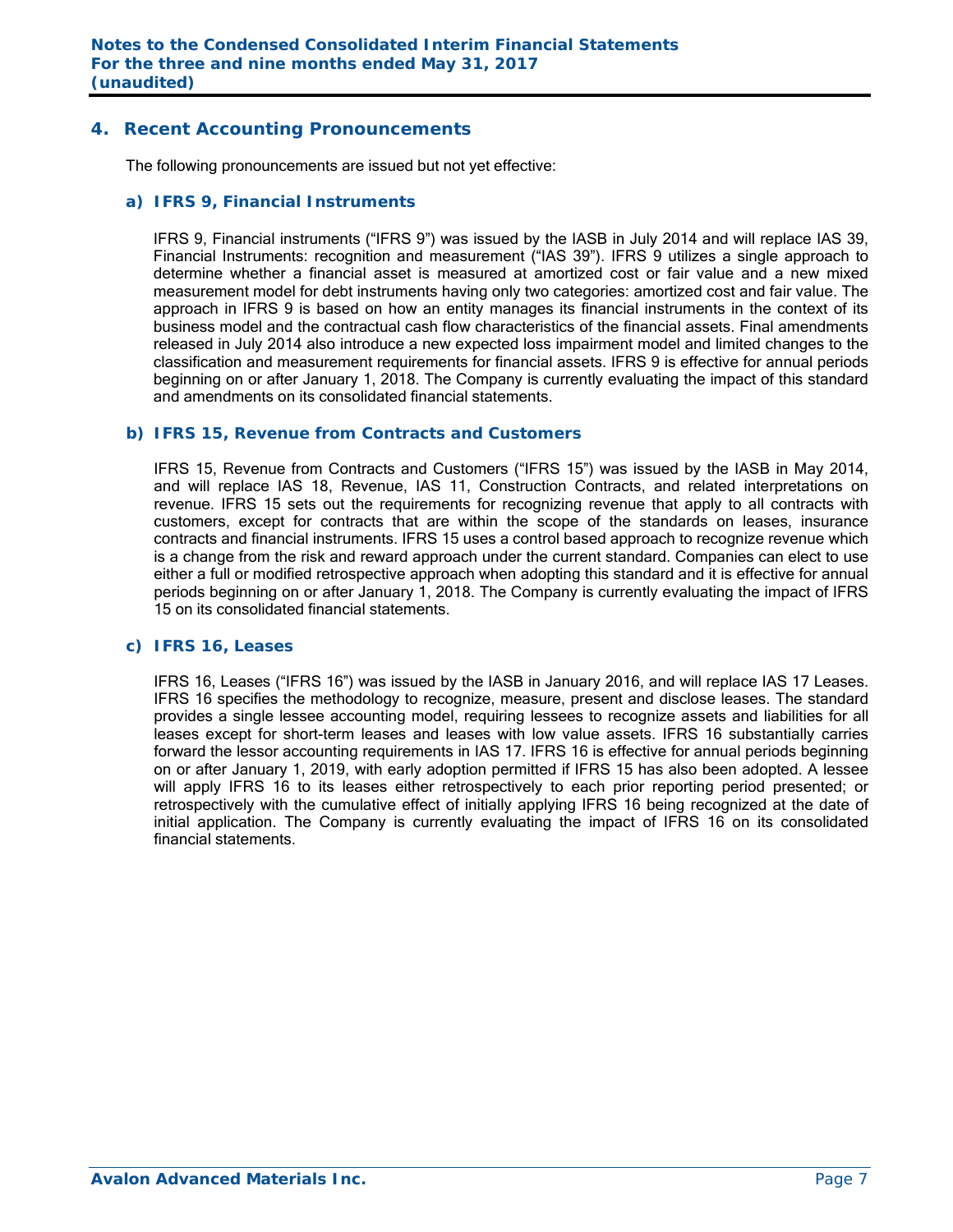## **5. Exploration and Evaluation Assets**

|                                         | September 1.<br>2016 | <b>Expenditures</b> | Impairment<br><b>Loss</b> | May 31,<br>2017 |
|-----------------------------------------|----------------------|---------------------|---------------------------|-----------------|
| For the Period                          |                      |                     |                           |                 |
| Separation Rapids Lithium Project (a)   | 7,481,410 \$         | 1,691,123           | \$                        | 9,172,533       |
| East Kemptville Tin-Indium Project (b)  | 5,011,070            | 208,141             |                           | 5,219,211       |
| Mount Douglas Tin-Tungsten Property (d) | 46,663               | 88,106              |                           | 134,769         |
| Warren Township Anorthosite Project (e) | -                    | 3,030               | (3,030)                   |                 |
| Other (f)                               | 28,101               | 21,942              |                           | 50,043          |
|                                         | 12,567,244           | 2,012,342           | (3,030)                   | 14,576,556      |

#### For the year ended August 31, 2016

|                                         | September 1,<br>2015 | <b>Expenditures</b> | Impairment<br>Loss | August 31,<br>2016 |
|-----------------------------------------|----------------------|---------------------|--------------------|--------------------|
| For the year ended August 31, 2016      |                      |                     |                    |                    |
| Separation Rapids Lithium Project (a)   | 5,637,890            | 1,843,520           | \$                 | 7,481,410          |
| East Kemptville Tin-Indium Project (b)  | 3,148,165            | 1,862,905           |                    | 5,011,070          |
| Miramichi Tin Property (c)              | 202,925              | 15,695              | (218, 620)         |                    |
| Mount Douglas Tin-Tungsten Property (d) | -                    | 46.663              |                    | 46,663             |
| Warren Township Anorthosite Project (e) | -                    | 5,318               | (5,318)            |                    |
| Other (f)                               | 15.000               | 13.101              |                    | 28,101             |
|                                         | 9,003,980            | 3,787,202           | (223,938)          | 12,567,244         |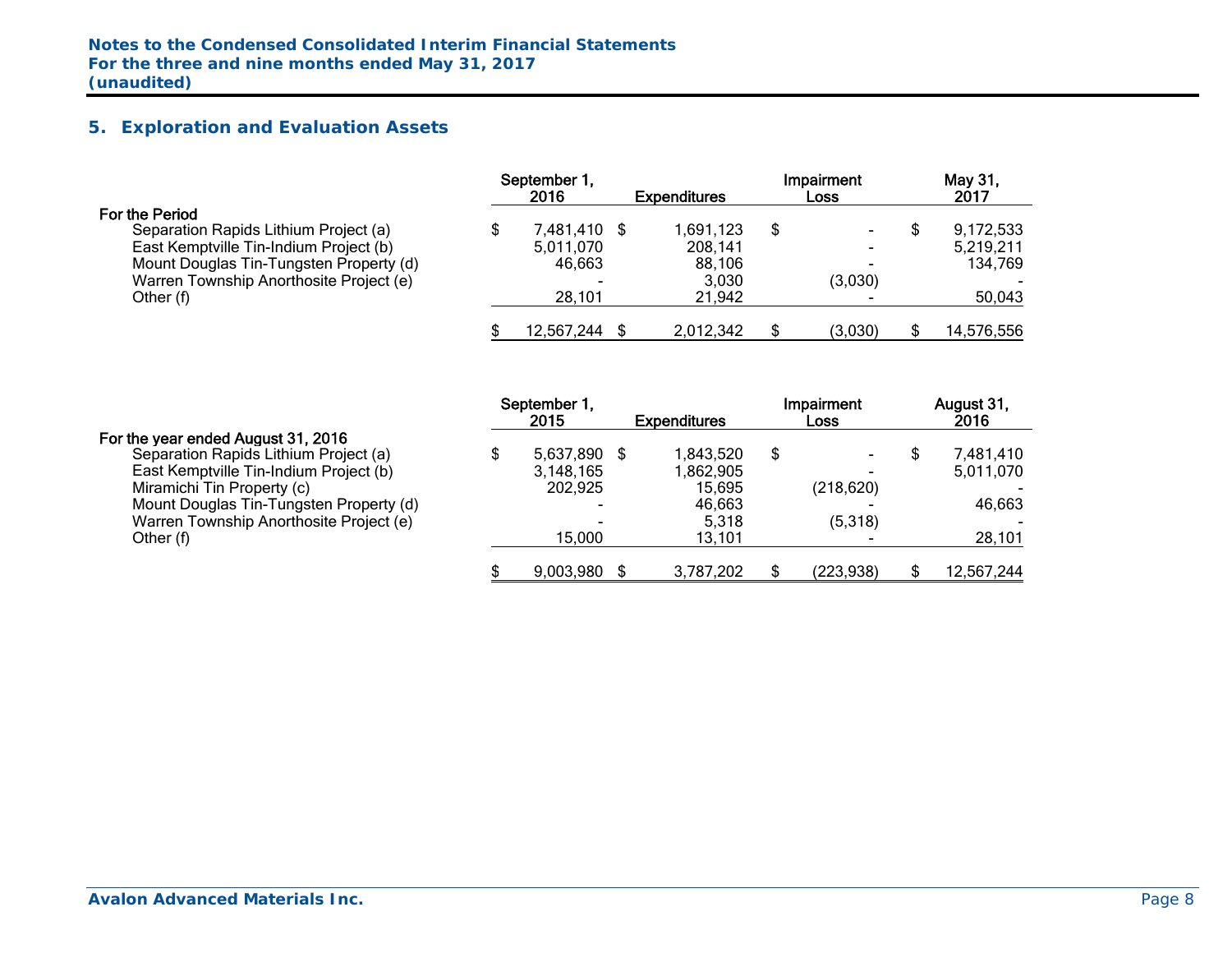## **5. Exploration and Evaluation Assets (continued)**

a) Separation Rapids Lithium Project, Ontario

The Company owns a 100% interest in certain claims and a mining lease in the Kenora area of Ontario. During the Period, the Company acquired a 100% interest in seven mineral claims located adjacent to the north and west of the Company's existing Separation Rapids property and issued 500,000 common shares at the fair value of \$0.185 per share.

b) East Kemptville Tin-Indium Project, Nova Scotia

During the year ended August 31, 2007, the Company was granted a special exploration licence to search and prospect for all minerals except for coal, salt, potash and uranium within four claims in the East Kemptville area of Yarmouth, Nova Scotia. The special licence has been renewed multiple times since then.

In September 2014, the Company submitted an application for a new special licence reflecting the entire original mine site. During the quarter ended May 31, 2015, by Order in Council, the Government of Nova Scotia approved an application for a new special licence reflecting the entire original mine site. The current special licence has a term of three years beginning on February 2, 2015 and includes a requirement to incur \$5.25 million in expenditures by January 31, 2018 (of which \$3,054,077 had been incurred by May 31, 2017).

The Company also has a number of regular exploration licences covering certain claims in the same proximity to the claims covered under the special exploration licence.

c) Miramichi Tin Property, New Brunswick

The Company owned a 100% interest in certain claims located in York County, New Brunswick, which were staked by the Company during the year ended August 31, 2012.

As at August 31, 2016, the Company had decided not to renew the claims when they were due for renewal in September 2016, accordingly the cost incurred to-date of \$218,620 had been written off as an impairment loss during the year ended August 31, 2016. These claims expired in September 2016.

d) Mount Douglas Tin-Tungsten Property, New Brunswick

During the year ended August 31, 2016, the Company entered into an option agreement to earn a 100% interest (subject to a 2.0% NSR, which can be bought back for \$1.0 million) in certain mineral claims located in Charlotte County, New Brunswick. To keep the option in good standing, the Company is required to incur exploration expenditures of \$75,000 by October 28, 2016 (which had been incurred by October 28, 2016) and make cash payments totalling \$120,000 over five years (of which \$10,000 had been paid by May 31, 2017, with the next payment of \$20,000 being due by October 28, 2017).

e) Warren Township Anorthosite Project, Ontario

The Company owns a 100% interest in certain claims located near Foleyet, Ontario, which were staked by the Company during the year ended August 31, 2003. During the year ended August 31, 2013, the Company entered into a Mining Lease with the Province of Ontario under the Mining Act of Ontario covering these claims.

No substantial work has been carried out on the Warren Township project during the last five years and no work was planned or budgeted for fiscal 2017. In addition, no new potential customer has been identified for the project's calcium feldspar product. The current outlook as at May 31, 2017 for the Warren Township project remains unchanged. It is management's view that the fair value of this project has been significantly impaired and has estimated the recoverable amount of this project as at May 31, 2017 to be \$nil.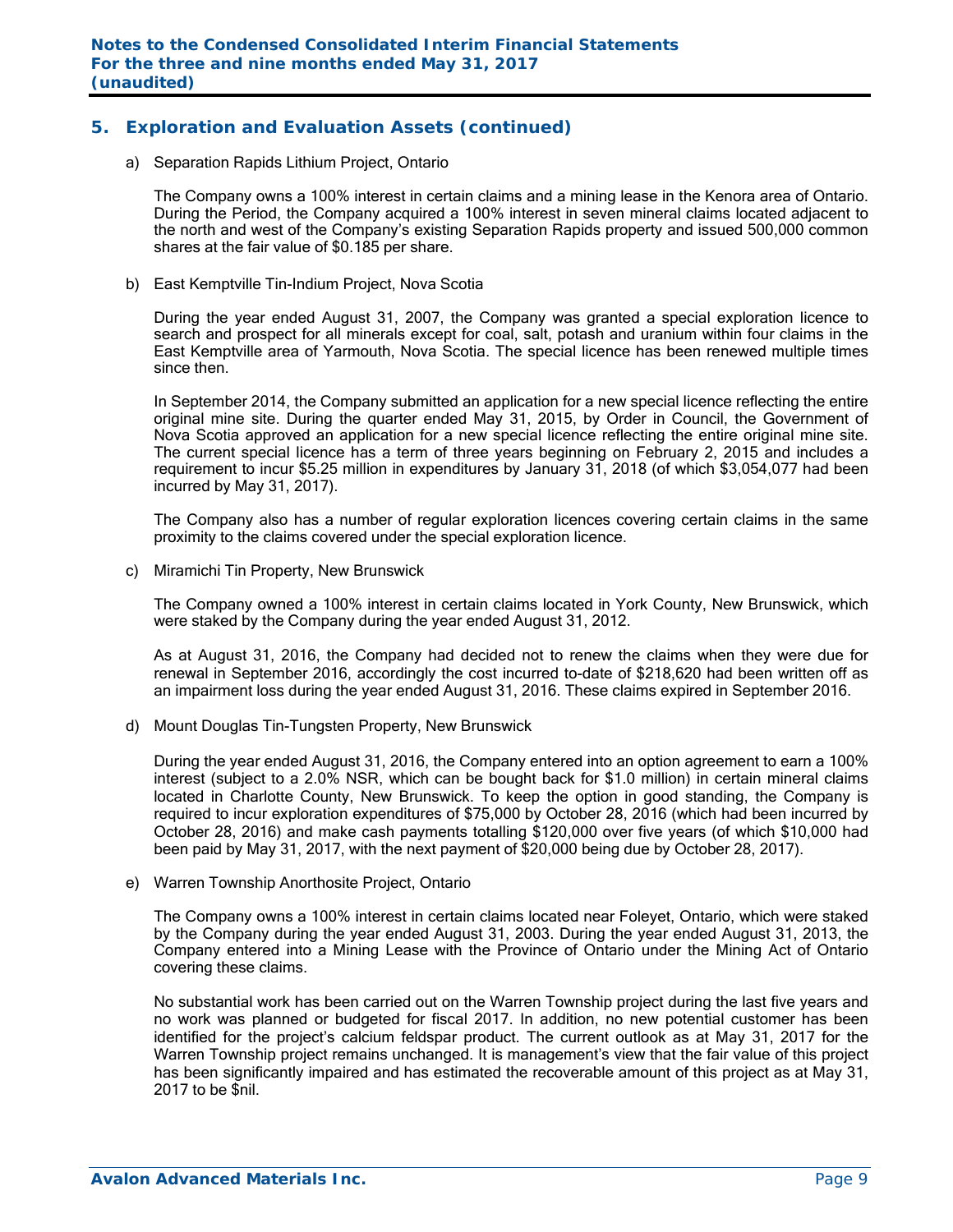## **5. Exploration and Evaluation Assets (continued)**

#### f) Other Resource Properties

The Company has a 100% interest in several claims in the Lilypad Lakes Tantalum Property, a 2.0% NSR interest in certain claims of the East Cedartree Gold Property located near Kenora, Ontario, and a 2.4% NSR interest in the Wolf Mountain Platinum-Palladium Project.

During the year ended August 31, 2016, the Company entered into an option agreement to earn a 100% interest (subject to a 2.0% NSR, which can be bought back for \$1.0 million) in certain mineral claims located south of St. George, New Brunswick. To keep the option in good standing, the Company is required to incur exploration expenditures of \$40,000 by August 22, 2017 (of which \$21,349 had been incurred as at May 31, 2017) and make cash payments totalling \$150,000 over five years (of which \$10,000 had been paid by May 31, 2017, with the next payment of \$15,000 being due by August 22, 2017). The Company has also staked certain claims in the same proximity to the optioned claims during the year ended August 31, 2016.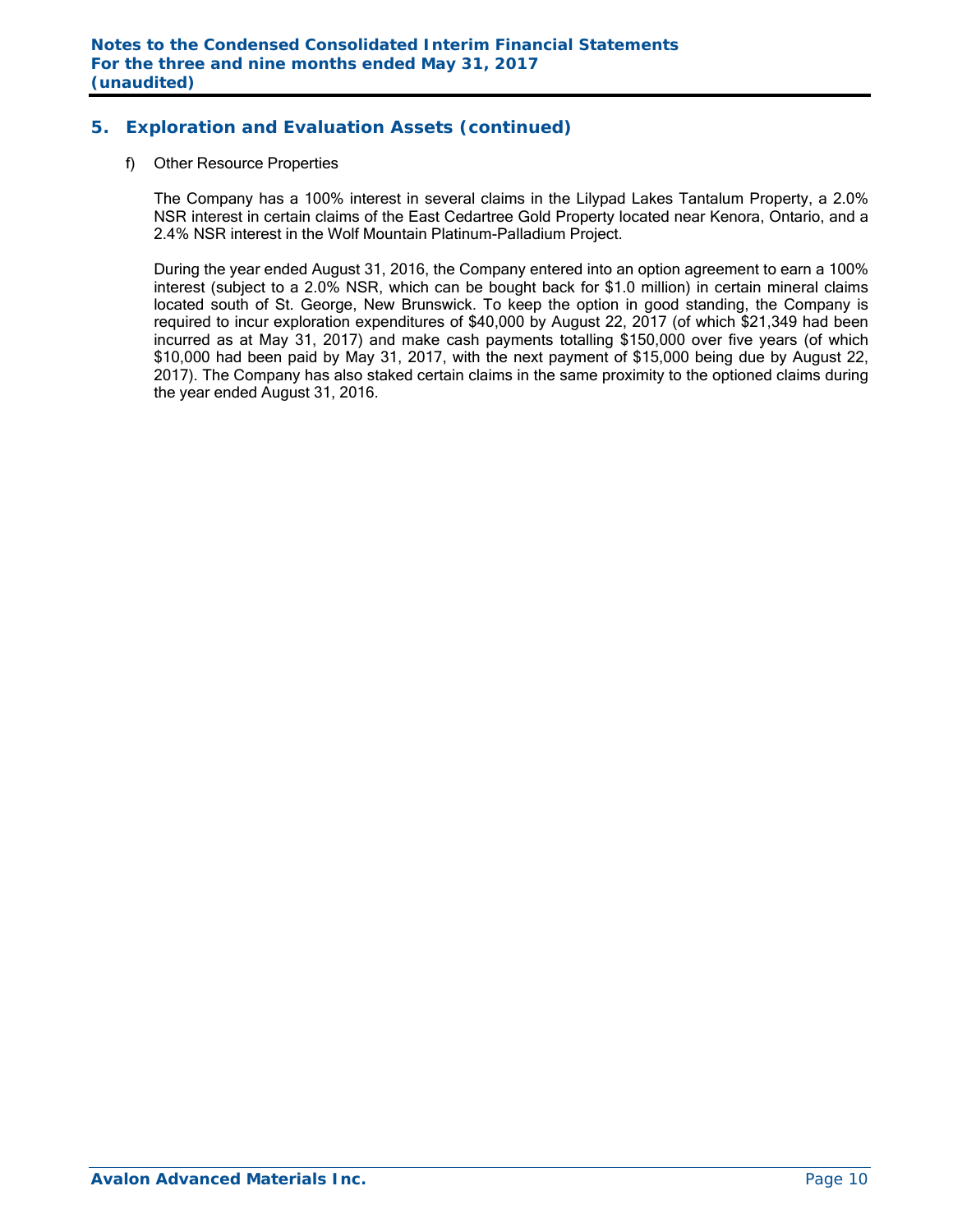## **6. Property, Plant and Equipment**

|                                                            | Nechalacho<br><b>REE Project</b><br>(a) |     | Airstrip | Computer<br>and Office<br>Equipment | Land and<br><b>Building</b> |     | <b>Exploration</b><br>Equipment | Leasehold<br>Improvements | <b>Total</b>          |
|------------------------------------------------------------|-----------------------------------------|-----|----------|-------------------------------------|-----------------------------|-----|---------------------------------|---------------------------|-----------------------|
| Cost                                                       |                                         |     |          |                                     |                             |     |                                 |                           |                       |
| As at September 1, 2015                                    | \$103,122,245                           | \$  | 646,860  | \$<br>301,556                       | \$<br>74,455                | \$  | 680,884                         | \$<br>94,594              | \$<br>104,920,594     |
| Additions                                                  | 298,081                                 |     |          |                                     |                             |     |                                 |                           | 298,081               |
| As at August 31, 2016                                      | 103,420,326                             |     | 646,860  | 301,556                             | 74,455                      |     | 680,884                         | 94,594                    | 105,218,675           |
| <b>Additions</b><br><b>Disposals</b>                       | 116,644                                 |     |          | 36,603<br>(120, 069)                |                             |     | 2,975                           |                           | 156,222<br>(120, 069) |
| As at May 31, 2017                                         | \$103,536,970                           | \$  | 646,860  | \$<br>218,090                       | \$<br>74,455                | \$  | 683,859                         | \$<br>94,594              | \$<br>105,254,828     |
| <b>Accumulated Depreciation</b><br>As at September 1, 2015 | \$<br>$\sim$                            | \$  | 192,178  | \$<br>226,295                       | \$<br>537                   | \$  | 559,419                         | \$<br>74,876              | \$<br>1,053,305       |
| Depreciation expense                                       |                                         |     | 26,485   | 22,507                              | 3,223                       |     | 36,440                          | 15,775                    | 104,430               |
| As at August 31, 2016                                      |                                         |     | 218,663  | 248,802                             | 3,760                       |     | 595,859                         | 90,651                    | 1, 157, 735           |
| Depreciation expense<br><b>Disposals</b>                   |                                         |     | 18,275   | 27,177<br>(120, 069)                | 2,417                       |     | 19,626                          | 3,943                     | 71,438<br>(120, 069)  |
| As at May 31, 2017                                         | \$                                      | -\$ | 236,938  | \$<br>155,910                       | \$<br>6,177                 | \$. | 615,485                         | \$<br>94,594              | \$<br>1,109,104       |
| <b>Net Book Value</b>                                      |                                         |     |          |                                     |                             |     |                                 |                           |                       |
| As at August 31, 2016                                      | \$103,420,326                           | \$  | 428,197  | \$<br>52,754                        | \$<br>70,695                | \$  | 85,025                          | \$<br>3,943               | \$<br>104,060,940     |
| As at May 31, 2017                                         | \$103,536,970                           | \$  | 409,922  | \$<br>62,180                        | \$<br>68,278                | \$  | 68,374                          | \$<br>$\blacksquare$      | \$<br>104,145,724     |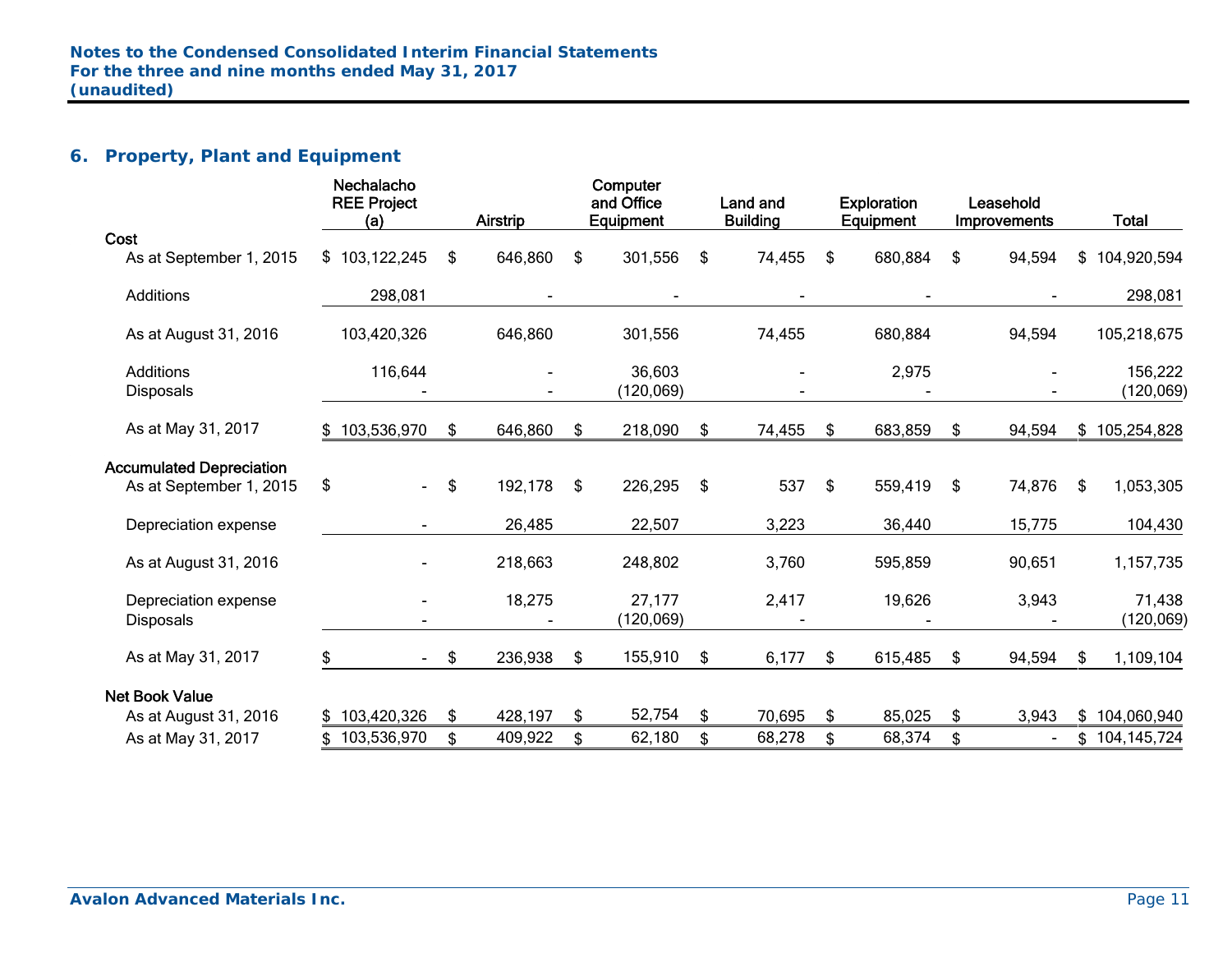## **6. Property, Plant and Equipment (continued)**

a) Nechalacho REE Project, Northwest Territories

The Company holds a 100% interest in five mining leases covering the Nechalacho rare earth elements deposit ("Nechalacho Deposit") located at Thor Lake in the Mackenzie Mining District of the Northwest Territories as well as three mineral claims covering favorable geology to the west of the mining leases.

The property is subject to an underlying 2.5% net smelter returns ("NSR") royalty agreement which can be bought back at the principal amount of \$150,000 compounded annually at the average Canadian prime rate from May 2, 1982 to the buyback date, and which currently approximates \$1.4 million.

The Company has entered into an accommodation agreement (the "Accommodation Agreement") with the Deninu K'ue First Nation ("DKFN"). The DKFN is one of three Akaitcho bands who have used, occupied and have constitutionally protected aboriginal rights with respect to the lands on which the Nechalacho Deposit in the Northwest Territories is located.

The Accommodation Agreement provides for business and employment opportunities for the DKFN related to the Nechalacho Deposit and associated facilities in the Northwest Territories and contains measures to mitigate environmental and cultural impacts that may result from the project development. The Accommodation Agreement also commits the DKFN to supporting timely completion of the environmental assessment, permitting and development processes of the Nechalacho REE Project, and provides for the DKFN to participate in the project economics.

## **7. Deferred Flow-Through Share Premium**

A summary of the changes in the deferred flow-through share premium amount is set out below:

| Balance - September 1, 2015<br>Increase relating to flow-through common shares issued<br>Decrease relating to CEE incurred | \$<br>293,808<br>218,949<br>(416, 140) |
|----------------------------------------------------------------------------------------------------------------------------|----------------------------------------|
| Balance - August 31, 2016<br>Increase relating to flow-through common shares issued<br>Decrease relating to CEE incurred   | 96,617<br>206,818<br>(303, 435)        |
| Balance - May 31, 2017                                                                                                     | \$                                     |

### **8. Convertible Redeemable Preferred Shares**

In March 2017, the Company entered into a preferred share purchase agreement (the "Agreement") with an entity managed by the Lind Partners ("Lind") and issued 500 Series A1 Preferred Shares (the "Preferred Shares") at a price of \$5,000 per share for gross proceeds of \$2,500,000. Pursuant to Canadian securities laws, the securities issuable under this private placement will be subject to a hold period, which expires on July 11, 2017 (the "Hold Period").

The Preferred Shares do not carry a dividend and have a redemption value that starts at \$5,000 per share and increases by \$250 per share each quarter over a 24 months period ending on March 10, 2019, to a cap of \$6,750 per share. After the Hold Period, the Preferred Shares can be converted by Lind into common shares of the Company at a price per common share equal to 85% of the five-day volume weighted average price ("VWAP") of the common shares on the TSX immediately prior to the date that notice of conversion is given (the "Conversion Option").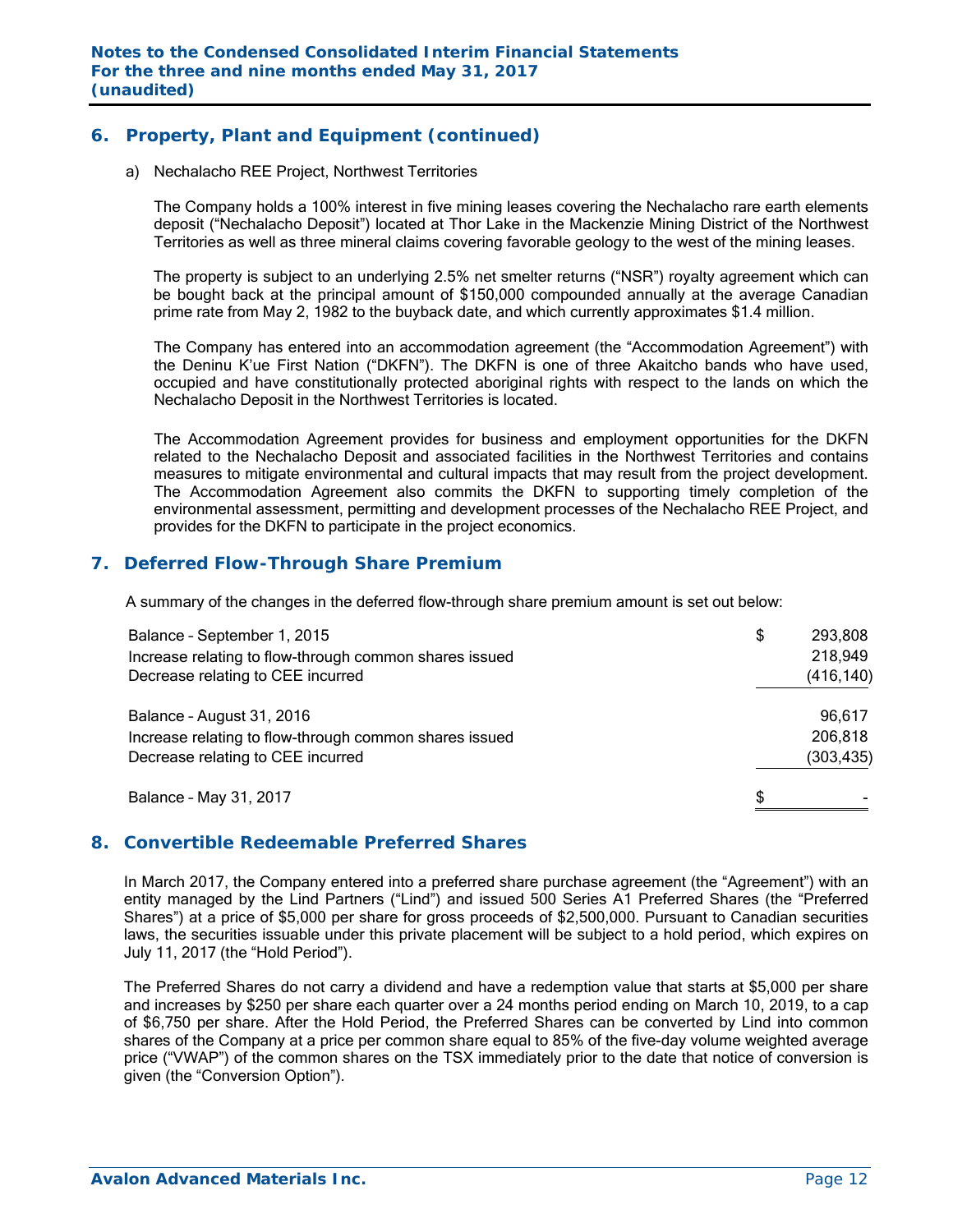## **8. Convertible Redeemable Preferred Shares (continued)**

In conjunction with this private placement, Lind received a commitment fee of \$125,000 and 6,900,000 common share purchase warrants (the "Warrants"). Each Warrant entitles the holder to purchase one common share of the Company at a price of \$0.23 per common share until March 10, 2022.

After the Hold Period, Lind has the basic right to convert 25 Preferred Shares into common shares of the Company on a monthly basis, subject to certain conversion limits set out in the Agreement, however Lind is permitted to convert up to 100 Preferred Shares on a monthly basis in the event such amount does not exceed 20% of the Company's 20-day traded volume of common shares on the TSX immediately prior to the date of delivery of a conversion notice.

 Lind is also entitled to accelerate its conversion right to the full amount of the redemption value applicable at such time, or demand repayment of the applicable redemption value per share in cash (the "Put Option"), upon the occurrence of certain events as set out in the Agreement (most of which are beyond the Company's control) (the "Redemption Events"). The triggering Redemption Events include certain key financial and non-financial conditions, which include change of control, insolvency and liquidity conditions etc. as defined in the Agreement. These Redemption Events also limit the Company from obtaining other debt or preferred share financings that are not junior to the Preferred Shares other than certain projectrelated financings, as well as other at-the-market, equity lines or credit type of common share offerings, or convertible security financings where the price of the common share is not fixed at predetermined price. In addition, if the Redemption Event is a change of control event, the redemption amount will be equal to 110% of the applicable redemption amount at that time. No Redemption Event had occurred since the issuance of the Preferred Shares.

The Company has the right to redeem the Preferred Shares at any time after the Hold Period at a small premium to the redemption value (the "Call Option"). The Company has floor price protection such that if any conversion results in an effective conversion price of less than \$0.10 per common share, then the Company has the right to deny the conversion and instead redeem the Preferred Shares that were subject to that conversion for the redemption amount in cash plus a 5% premium.

At any time while any Preferred Shares are outstanding, Lind has the option of subscribing for up to an additional 165 Series A2 Preferred Shares at a price of \$5,000 per share and under the same terms and conditions as the initial financing, subject to certain triggering events and subject to the prior approval of the TSX.

In connection with this private placement, the Company also incurred other issuance costs of \$114,847.

The Preferred Share is a hybrid instrument that contains multiple options: the Conversion Option, Put Option and Call Option. As the amounts to be paid under both the Put Option and the Call Option are predetermined based on the passage of time, it can be considered that the economic characteristics and risks of both the Put Option and the Call option are closely related to the host contract (the Preferred Share), therefore neither the Put Option or Call Option should be separated from the Preferred Share. In accordance with IAS 32 Financial Instruments: Presentation ("IAS 32") and IAS 39 Financial Instruments: Recognition and Measurement ("IAS 39"), the Preferred Shares should be classified as a current liability as the Company may be required to pay the applicable redemption value in cash upon the occurrence of certain Redemption Events that are beyond its control, and should be measured as other financial liability at fair value through profit or loss ("FVTPL"). Due to the redemption amount is due on demand upon the occurrence of certain Redemption Events, the total fair value of the Preferred Shares at issuance is therefore \$2,500,000.

The economic characteristics and risks of the Conversion Option are different from that of the Preferred Share in that it allows Lind to convert the Preferred Shares (a debt instrument) into the Company's common shares (an equity instrument) at a price per common share equal to 85% of the five day VWAP of the common share, thus the Conversion Option should be measured separately from the Preferred Share.

As the number of common shares to be issued upon conversion is variable and does not meet the "a fixed amount of cash for a fixed number of equity instruments" requirement to be classified as an equity instrument under IAS 32, and as Lind also has the right to convert any number of Preferred Shares, at any time upon the occurrence of certain Redemption Events, the Conversion Option should be classified as a current liability and measured as other financial liability at FVTPL.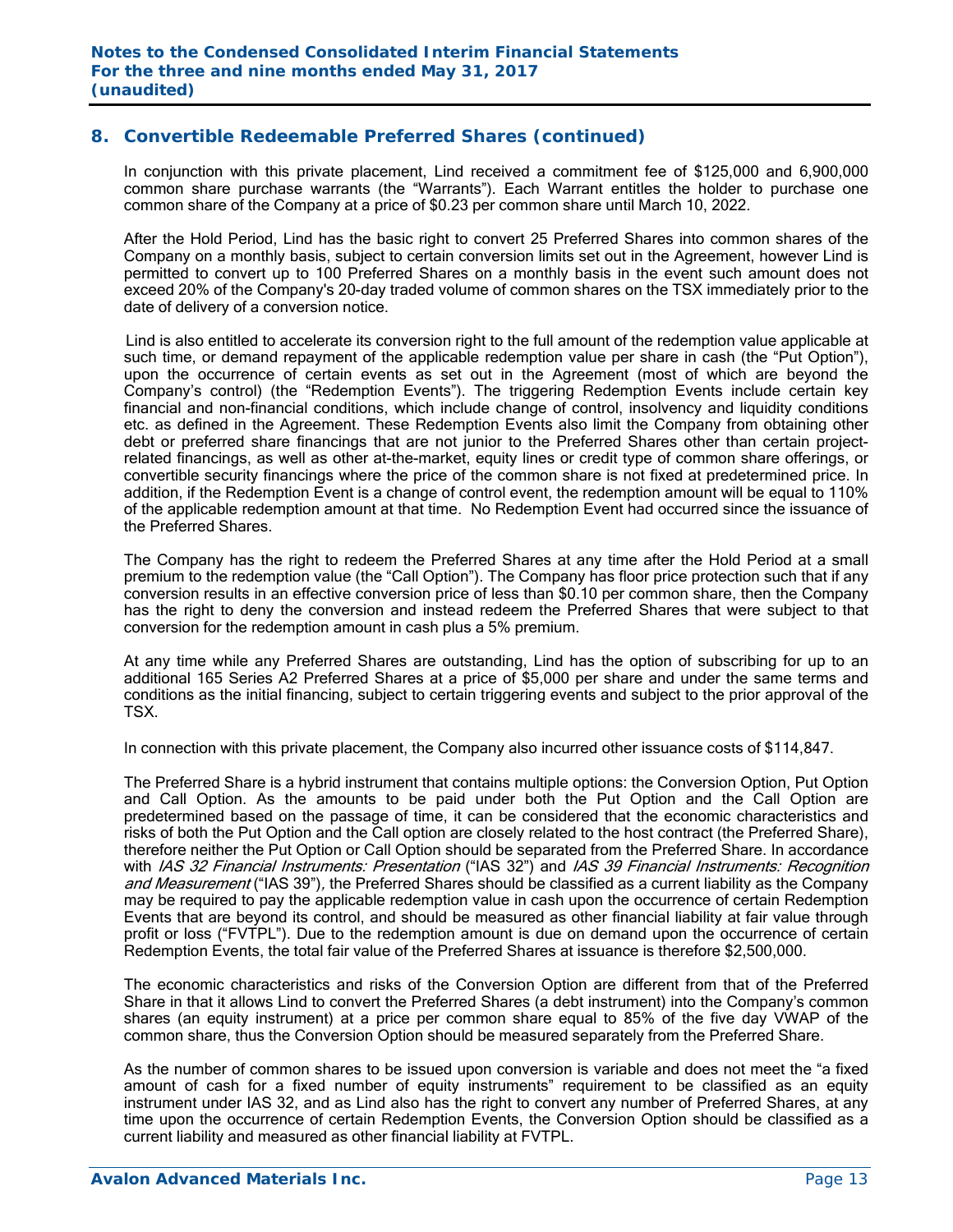## **8. Convertible Redeemable Preferred Shares (continued)**

As the conversion price is "fixed" at 85% of the five day VWAP of the common share immediately before the conversion notice, the value to be realized by Lind in converting each dollar of the redemption amount is \$0.17647, the total estimated fair value of the Conversion Options at issuance was therefore \$441,176 (calculated at \$0.17647 times the total redemption value of \$2,500,000), and this amount has been recorded as part of the convertible redeemable Preferred Shares liability account on the Statement of Financial Position and as a financing transaction cost on the Statement of Comprehensive Loss.

As the exercise price of the Warrants is fixed at \$0.23 per common share, thus meeting the "a fixed amount of cash for a fixed number of equity instruments" requirement to be classified as an equity instrument under IAS 32.

As this private placement contains both debt (the Preferred Shares) and equity (the Warrants) instruments, in accordance to IAS 32, the liability element is determined by fair valuing the cash flows excluding any equity component, with the residual being assigned to the equity component. Accordingly, the fair value of the Preferred Shares of \$2,500,000 has been recorded to the convertible redeemable preferred shares liability account, with the residual of \$nil allocated the Warrants.

Issuance costs incurred relating to this private placement totaled \$239,847 and have been recorded in the Statement of Comprehensive Loss as a financing transaction cost.

A summary of the changes in the convertible redeemable preferred shares amount is set out below:

|                                                                                                    | <b>Number</b> | Amount    |
|----------------------------------------------------------------------------------------------------|---------------|-----------|
| Balance - September 1, 2015 and August 31, 2016<br>Preferred shares issued<br>Change in fair value | 500<br>-      | 2,941,176 |
| Balance - May 31, 2017                                                                             | 500           | 2.941.176 |

The number of common shares to be issued would be 20,283,975 if all of the outstanding Preferred Shares had been converted into common shares based on the closing price of the Company's common shares on the TSX of \$0.145 on May 31, 2017.

### **9. Warrants Denominated in Foreign Currency**

The following table reconciles the outstanding warrants (with an exercise price in a currency that is not the functional currency of the Company) to purchase common shares of the Company at the beginning and end of the respective reporting periods:

|                                                                | <b>Number</b><br>of Warrants |   | Amount                |
|----------------------------------------------------------------|------------------------------|---|-----------------------|
| Balance - September 1, 2015<br>Increase in fair value          | 6,466,513                    | S | 288,857<br>122,561    |
| Balance - August 31, 2016<br>Increase (Decrease) in fair value | 6,466,513                    |   | 411,418<br>(253, 253) |
| Balance - May 31, 2017                                         | 6,466,513                    |   | 158,165               |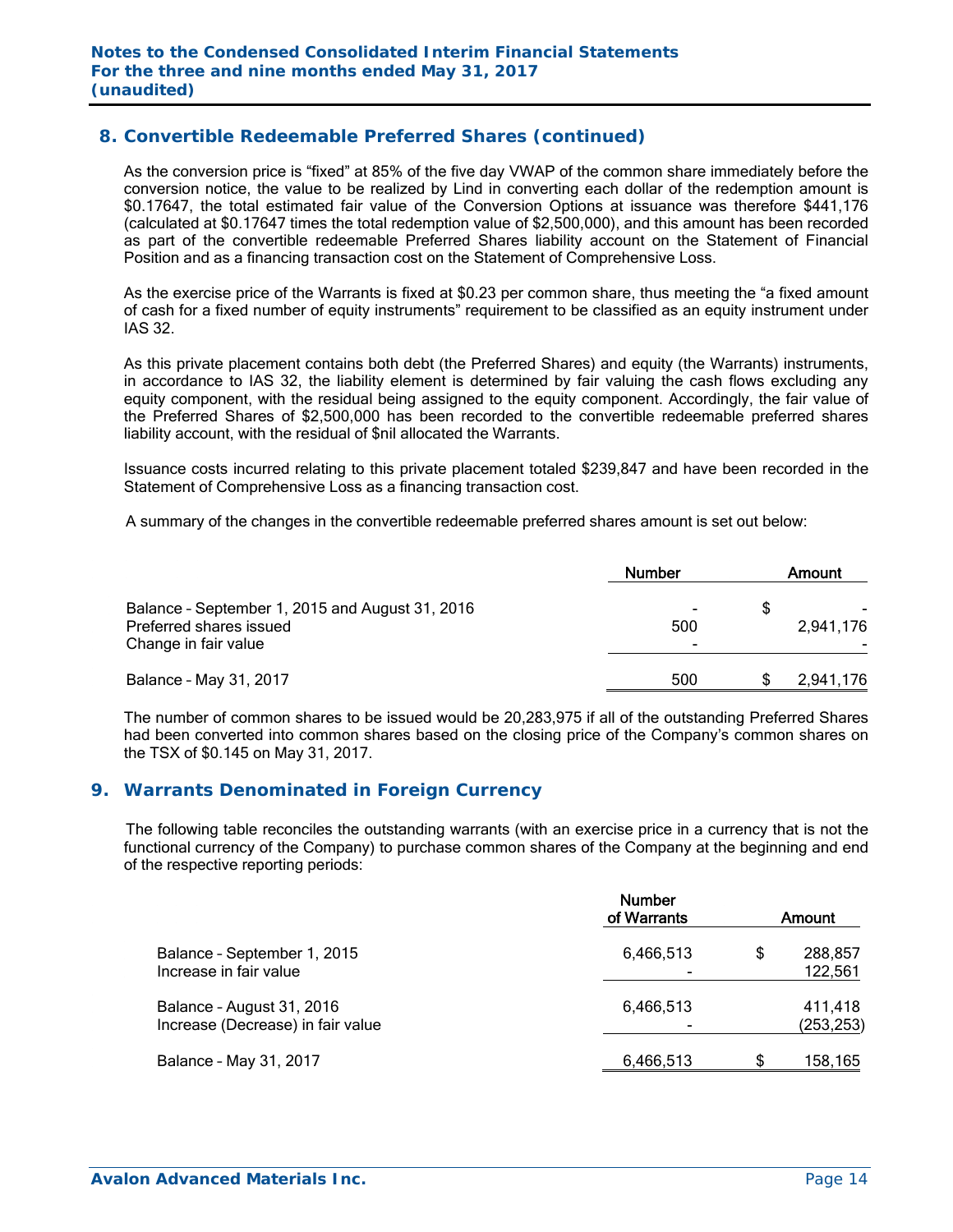## **9. Warrants Denominated in Foreign Currency (continued)**

In June 2014, the Company issued 9,237,875 units of the Company at a price of \$0.469 (US\$0.433) per unit ("US\$ Unit") pursuant to a security purchase agreement for gross proceeds of \$4,331,200 (US\$4,000,000). Each US\$ Unit was comprised of a common share and 0.70 of a common share purchase warrant (each whole warrant, a "US\$ Warrant"). Each US\$ Warrant is exercisable into a common share of the Company at an exercise price of US\$0.56 per share commencing on December 13, 2014 until June 13, 2021, and is subject to certain anti-dilution provisions, which may reduce the exercise price, with a floor of US\$0.5095 per share. The adjusted exercise price as calculated by the anti-dilution provisions as at May 31, 2017 is US\$0.5223.

In accordance with IAS 32 and IAS 39, the fair value of the warrant component of the US\$ Unit has been classified as a financial liability at FVTPL and recorded at fair value at the time of issuance, and was re-measured at each financial statement reporting date. The fair value of these warrants has been re-measured as at May 31, 2017 using the Black-Scholes pricing model with the following assumptions: expected dividend yield of Nil; risk free interest rate of 0.85%; expected life of 4.0 years; and expected volatility of 72%, and the resulting change in value being recorded as increase or decrease in fair value of derivative liabilities in the condensed consolidated interim statement of comprehensive loss.

## **10. Share Capital**

#### *a) Authorized*

The Company is presently authorized to issue an unlimited number of common shares without par value. The Company is also authorized to issue up to 25,000,000 preferred shares without par value, of which 500 Series A1 Preferred Shares have been issued as at May 31, 2017 (as described in note 8).

#### *b) Common Shares Issued and Outstanding*

|                                                    | <b>Number</b> | Amount            |
|----------------------------------------------------|---------------|-------------------|
| Balance - September 1, 2015<br>Issued pursuant to: | 152,785,482   | 164,695,991<br>S. |
| equity offerings                                   | 26,253,724    | 2,826,056         |
| exercise of warrants                               | 125,000       | 21,799            |
| exercise of brokers' compensation warrants         | 360,000       | 64,573            |
| Issuance costs - cash                              |               | (150, 174)        |
| Issuance costs - compensation warrants issued      |               | (43, 491)         |
| Price premium of flow-through shares issued        |               | (233, 400)        |
| Balance - August 31, 2016                          | 179,524,206   | \$167,181,354     |
| Issued pursuant to:<br>equity offerings (i) (ii)   | 7,045,454     | 1,375,000         |
| exercise of warrants                               | 2,275,000     | 396,738           |
| purchase agreement for mineral claims (note 5a)    | 500,000       | 92,500            |
| Issuance costs - cash                              |               | (109, 218)        |
| Issuance costs - compensation warrants issued      |               | (21, 936)         |
| Price premium of flow-through shares issued        |               | (206, 818)        |
| Balance - May 31, 2017                             | 189,344,660   | 168,707,620<br>S  |

i) On November 7, 2016, the Company completed a private placement (the "Private Placement") and issued 4,545,454 flow-through common shares at \$0.22 per share for gross proceeds of \$1,000,000.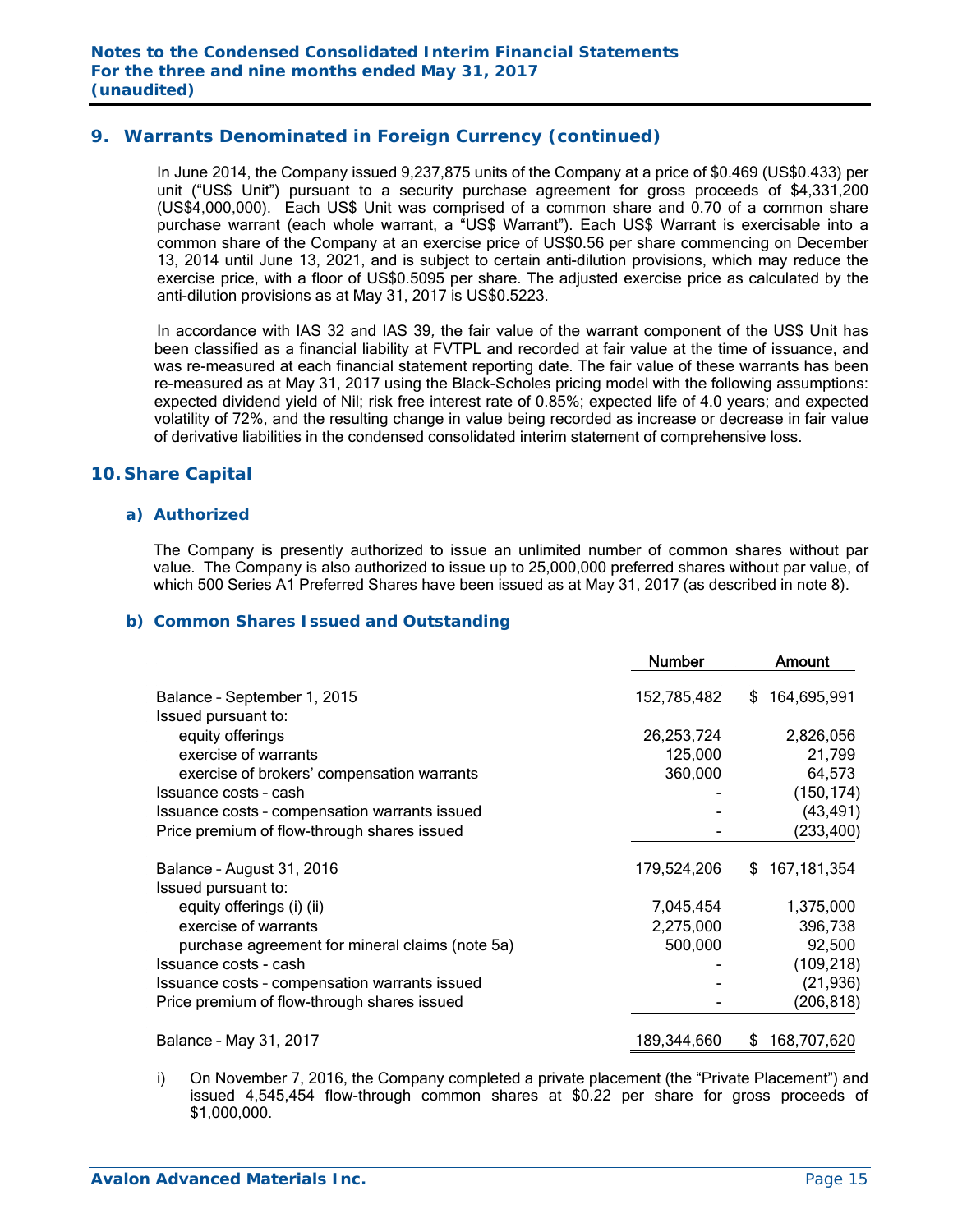In connection with the Private Placement, the Company paid finders' fees of \$60,000, incurred other issuance costs of \$11,351 and issued 272,727 non-transferrable finder's compensation warrants. Each compensation warrant entitles the holder to purchase one common share of the Company at an exercise price of \$0.25 per share until November 7, 2018. The estimated fair value of the compensation warrants totaled \$12,747. The fair values of these compensation warrants were estimated using the Black-Scholes pricing model, with the following assumptions: expected dividend yield of Nil; risk free interest rate of 0.70%; expected life of 2.0 years; and expected volatility of 74%.

The excess of the cash consideration received over the market price of the Company's shares at the date of the announcement of the flow-through share financing totaling \$181,818 was recorded as a deferred flow-through share premium liability on the consolidated statement of financial position on November 7, 2016.

ii) On December 23, 2016, the Company completed a private placement (the "December Private Placement") and issued 2,500,000 flow-through common shares at \$0.15 per share for gross proceeds of \$375,000.

In connection with the December Private Placement, the Company paid finders' fees of \$22,500, incurred other issuance costs of \$15,367 and issued 150,000 non-transferrable finder's compensation warrants. Each compensation warrant entitles the holder to purchase one common share of the Company at an exercise price of \$0.15 per share until December 23, 2018. The estimated fair value of the compensation warrants totaled \$9,189. The fair values of these compensation warrants were estimated using the Black-Scholes pricing model, with the following assumptions: expected dividend yield of Nil; risk free interest rate of 0.78%; expected life of 2.0 years; and expected volatility of 85%.

The excess of the cash consideration received over the market price of the Company's shares at the date of the announcement of the flow-through share financing totaling \$25,000 was recorded as a deferred flow-through share premium liability on the consolidated statement of financial position on December 23, 2016.

### *c) Warrants*

The following table reconciles the warrants outstanding to purchase common shares of the Company at the beginning and end of the respective reporting periods:

|                                                                                                                               | <b>Number</b><br>of Warrants                                  | Weighted<br>Average<br><b>Exercise Price</b> |                                  |  |  |
|-------------------------------------------------------------------------------------------------------------------------------|---------------------------------------------------------------|----------------------------------------------|----------------------------------|--|--|
| Balance - September 1, 2015<br>Issued pursuant to equity offerings<br>Issued pursuant to Accommodation Agreement<br>Exercised | $3,478,485^{(1)}$<br>12,350,000<br>10,000<br>(125,000)        | \$                                           | 0.490<br>0.164<br>0.230<br>0.150 |  |  |
| Balance - August 31, 2016<br>Issued pursuant to preferred share private placement (note 8)<br>Exercised<br>Expired            | $15,713,485^{(1)}$<br>6,900,000<br>(2,275,000)<br>(2,215,985) | \$                                           | 0.237<br>0.230<br>0.150<br>0.425 |  |  |
| Balance - May 31, 2017                                                                                                        | $18,122,500^{(1)}$                                            | \$                                           | 0.222                            |  |  |

 $<sup>(1)</sup>$  Does not include the 6,466,513 US\$ Warrants as disclosed below.</sup>

The outstanding warrants have a weighted average remaining contract life of 2.2 year.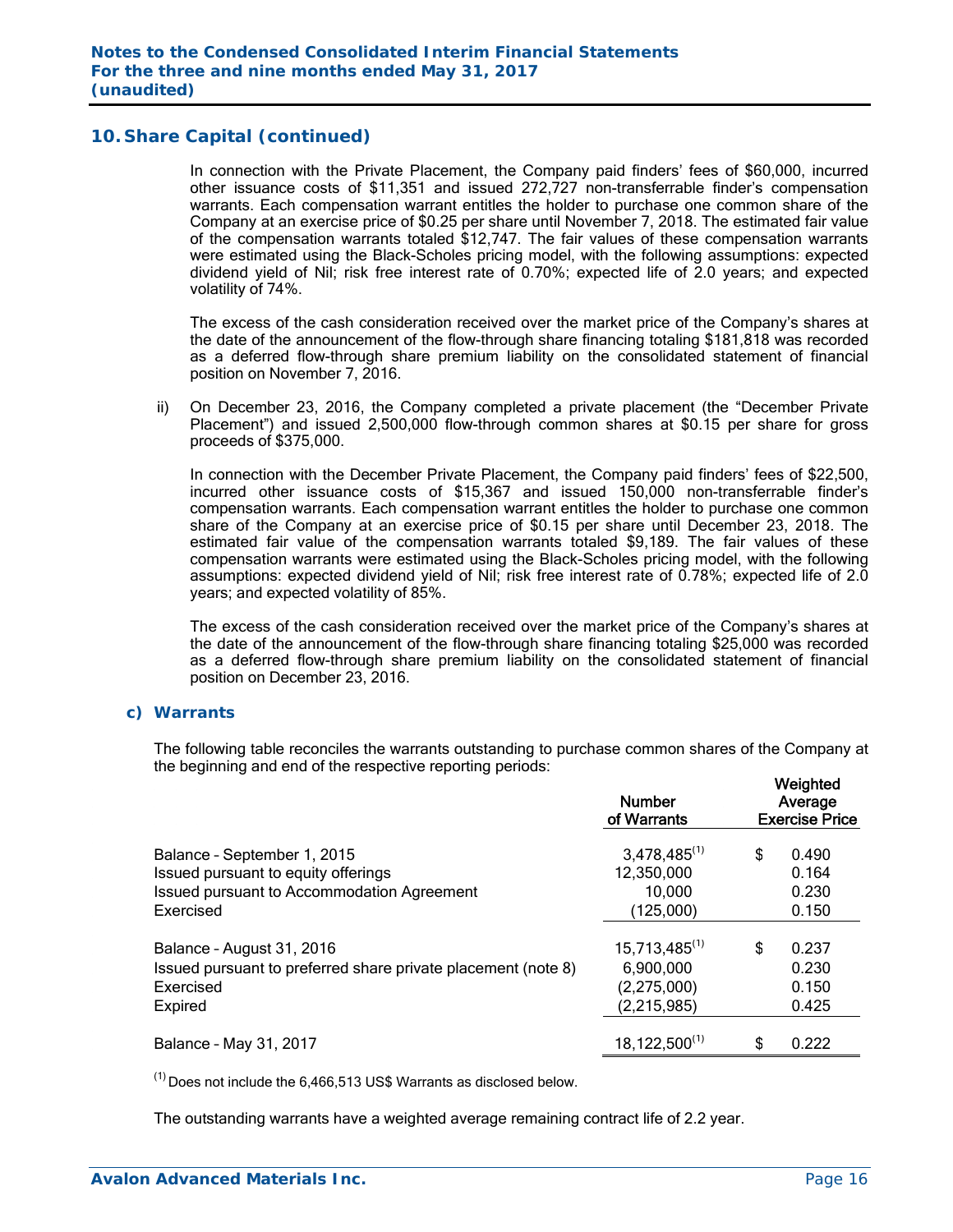The warrants reserve, included as a component of the consolidated statement of changes in equity, relates to equity settled instruments issued by the Company to various stakeholders.

As disclosed in Note 9, the Company also has 6,466,513 US\$ Warrants outstanding as at May 31, 2017, with an adjusted exercise price of US\$0.5223 per share. These US\$ Warrants are exercisable until June 13, 2021.

The Company is also required to issue 20,000 warrants to the Northwest Territory Métis Nation in two equal installments of 10,000 warrants upon the Nechalacho REE Project meeting certain milestones.

#### *d) Share Based Payments*

The shareholders have approved a Stock Option Plan (the "Plan") that provides for the issue of up to 10% of the number of issued and outstanding common shares of the Company to eligible employees, directors and service providers of the Company.

The Plan authorizes the granting of options to purchase common shares of the Company at a price equal to or greater than the closing price of the shares on either the trading day prior to the grant or the day of the grant. The options generally vest over a period of one to four years, and generally have a term of two to five years (but can have a maximum term of up to 10 years).

The following table reconciles the stock options outstanding at the beginning and end of the respective reporting periods:

|                                                                | <b>Number</b><br>of Options                          | Weighted<br>Average<br><b>Exercise Price</b> |  |  |  |
|----------------------------------------------------------------|------------------------------------------------------|----------------------------------------------|--|--|--|
| Balance - September 1, 2015<br>Granted<br>Expired<br>Forfeited | 9,775,000<br>2,140,000<br>(1, 125, 000)<br>(150,000) | \$<br>1.56<br>0.16<br>4.46<br>2.13           |  |  |  |
| Balance - August 31, 2016<br>Granted<br>Expired<br>Forfeited   | 10,640,000<br>2,645,000<br>(1,650,000)<br>(410,000)  | 0.96<br>0.17<br>2.64<br>0.86                 |  |  |  |
| Balance - May 31, 2017                                         | 11,225,000                                           | \$<br>0.54                                   |  |  |  |

As at May 31, 2017, there were 8,145,000 options vested (August 31, 2016 – 7,551,250) with an average exercise price of \$0.63 (August 31, 2016 - \$1.15).

The share based payments reserve, included as a component of the consolidated statement of changes in equity, relates to earned options issued by the Company to its directors, officers, employees and consultants.

The estimated fair value of options earned during the Period was \$202,881 (2016 - \$364,549), of which \$2,820 (2016 - \$5,583) was capitalized to property, plant and equipment, \$57,340 (2016 - \$85,633) was capitalized as exploration and evaluation assets, \$2,547 (2016 - \$728) was charged to operations as general exploration expenses with the balance of \$140,174 (2016 - \$272,605) charged to operations as share based compensation expense.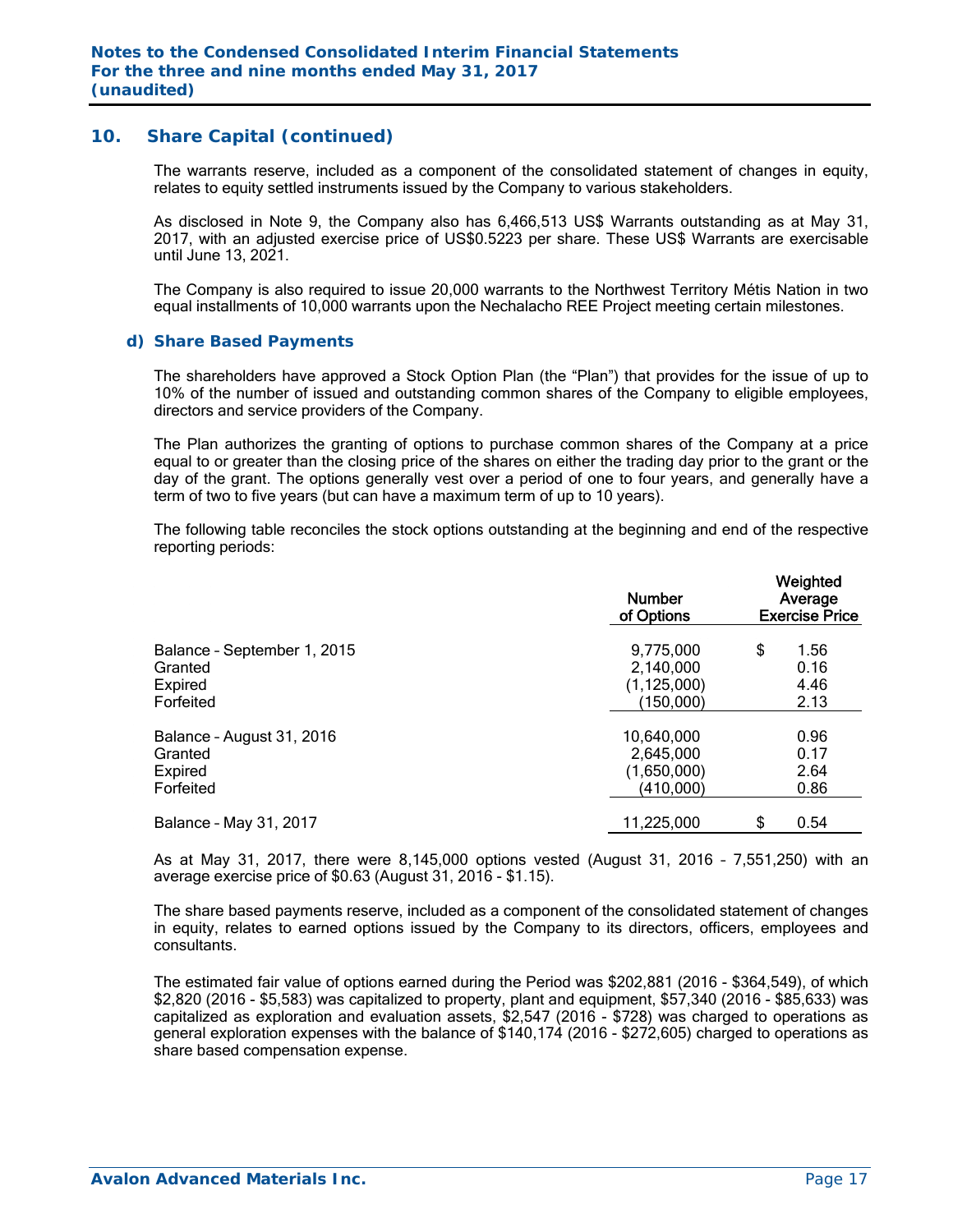The fair value of each option granted is estimated at the time of grant using the Black-Scholes optionpricing model. The Black-Scholes option-pricing model requires the input of subjective assumptions, including expected life of the option award, share price volatility and other assumptions. The expected life of options granted is derived from historical data on employee exercises and post-vesting employment termination behavior. Expected volatility is based on the historic volatility of the Company's shares. These assumptions involve inherent uncertainties and the application of management judgment. In addition, the Company is required to estimate the expected forfeiture rate and only recognize expense for those options expected to vest.

The weighted average assumptions for grants during the Period and the year ended August 31, 2016 are as follows:

|                                                     | May 31,<br>2017 | August 31,<br>2016 |
|-----------------------------------------------------|-----------------|--------------------|
| Exercise price                                      | \$0.17          | \$0.16             |
| Closing market price on day preceding date of grant | \$0.17          | \$0.16             |
| Risk-free interest rate                             | 0.73%           | 0.53%              |
| Expected life (years)                               | 2.8             | 3.5                |
| <b>Expected volatility</b>                          | 78%             | 71%                |
| Expected dividend yield                             | Nil             | Nil                |
| Grant date fair value                               | \$0.08          | \$0.08             |
| Forfeiture rate                                     | 15%             | 16%                |

The following table summarizes information concerning outstanding and exercisable options as at May 31, 2017:

|                           | <b>Number of Options</b> |                    | <b>Weighted Average</b><br>Remaining |
|---------------------------|--------------------------|--------------------|--------------------------------------|
| <b>Option Price Range</b> | Outstanding              | <b>Exercisable</b> | <b>Contractual Life</b>              |
| $$1.50 - $1.99$           | 1,375,000                | 1,375,000          | 0.1 years                            |
| $$1.00 - $1.49$           | 515,000                  | 515,000            | 0.7 years                            |
| $$0.50 - $0.99$           | 2,260,000                | 1,723,750          | 1.6 years                            |
| $$0.20 - $0.49$           | 2,970,000                | 1,968,750          | 2.8 years                            |
| $$0.11 - $0.19$           | 4,105,000                | 2,562,500          | 2.8 years                            |
|                           | 11,225,000               | 8,145,000          |                                      |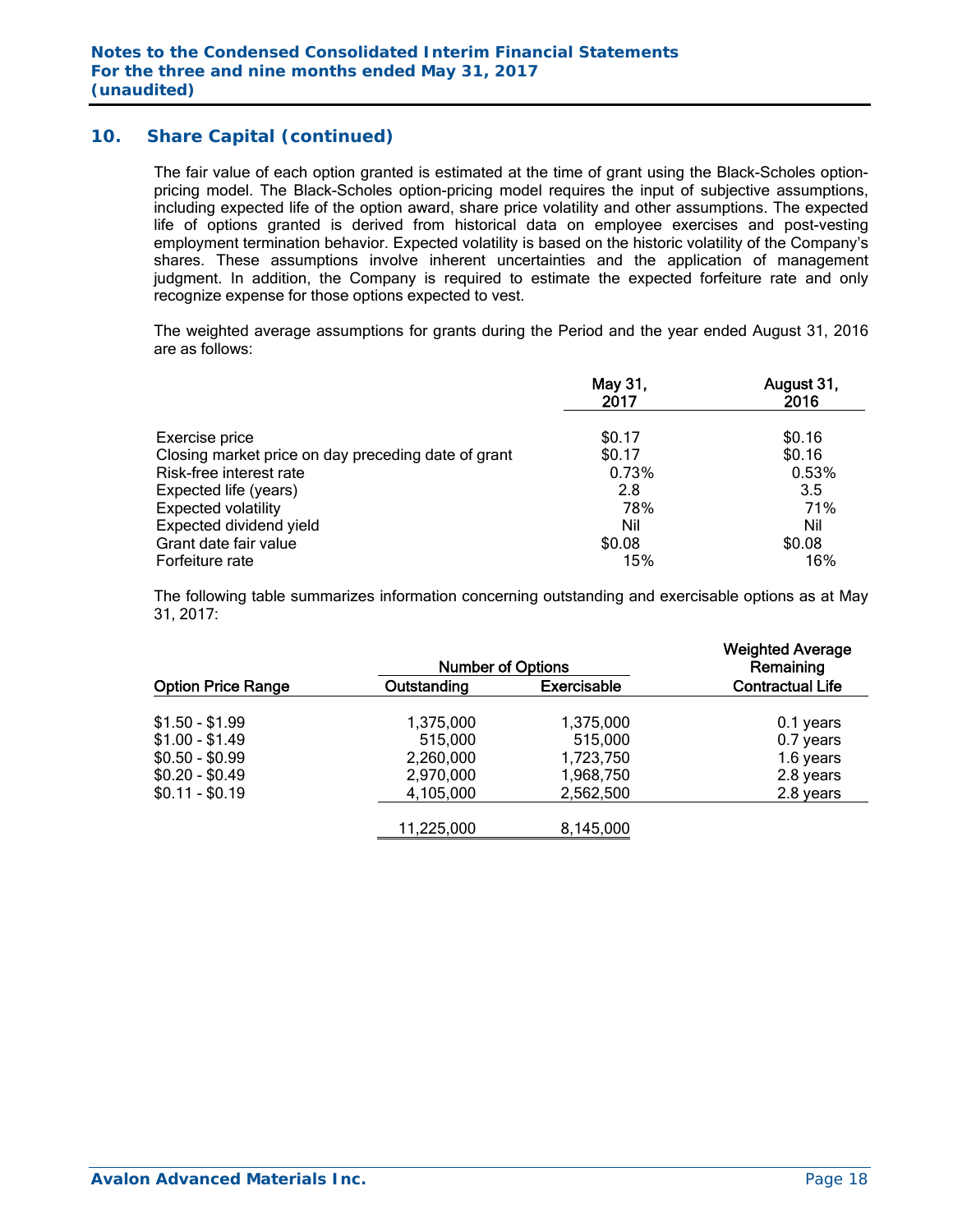#### *e) Brokers' Compensation Warrants*

The following table summarizes information concerning outstanding brokers' compensation warrants as at the beginning and end of the respective reporting periods:

|                                                       | Number of<br>Compensation<br><b>Warrants</b> | Weighted<br>Average<br><b>Exercise Price</b> |  |  |
|-------------------------------------------------------|----------------------------------------------|----------------------------------------------|--|--|
| Balance - September 1, 2015                           | 1,732,612                                    | $0.45^{(1)}$                                 |  |  |
| Issued pursuant to equity offerings                   | 840,000                                      | 0.13                                         |  |  |
| Exercised                                             | (360,000)                                    | 0.13                                         |  |  |
| Balance - August 31, 2016                             | 2,212,612                                    | $0.38^{(1)}$                                 |  |  |
| Issued pursuant to equity offerings (note 9b(i) (ii)) | 422,727                                      | 0.22                                         |  |  |
| Expired                                               | (1,178,339)                                  | 0.31                                         |  |  |
| Balance - May 31, 2017                                | 1,457,000                                    | $0.39^{(1)}$                                 |  |  |

 $(1)$  554,273 of the compensation warrants outstanding as at September 1, 2015 and throughout the period to May 31, 2017 are denominated in US\$. The effect of the change in the foreign exchange rate between the Canadian\$ and the US\$ has been reflected in the weighted average exercise price as at August 31, 2016 and May 31, 2017.

The brokers' compensation warrants reserve, included as a component of the consolidated statement of changes in equity, relates to equity settled compensation instruments issued by the Company to external service providers.

As at May 31, 2017, the Company has the following compensation warrants outstanding:

- (i) 554,273 compensation warrants with an exercise price of US\$0.56 per common share, which are exercisable until June 13, 2017;
- (ii) 300,000 compensation warrants with an exercise price of \$0.11 per common share, which are exercisable until the earlier of March 11, 2018 or if at any time following September 11, 2016, the closing price of the Company's common shares on the TSX is \$0.25 or higher for a period of twenty consecutive trading days, the Company may, by notice to the holder reduce the expiry date of the warrants to not less than 30 days from the date of such notice;
- (iii) 180,000 compensation warrants with an exercise price of \$0.175 per common share, which are exercisable until March 29, 2018;
- (iv) 272,727 compensation warrants with an exercise price of \$0.25 per common share, which are exercisable until November 7, 2018; and
- (v) 150,000 compensation warrants with an exercise price of \$0.15 per common share, which are exercisable until December 23, 2018.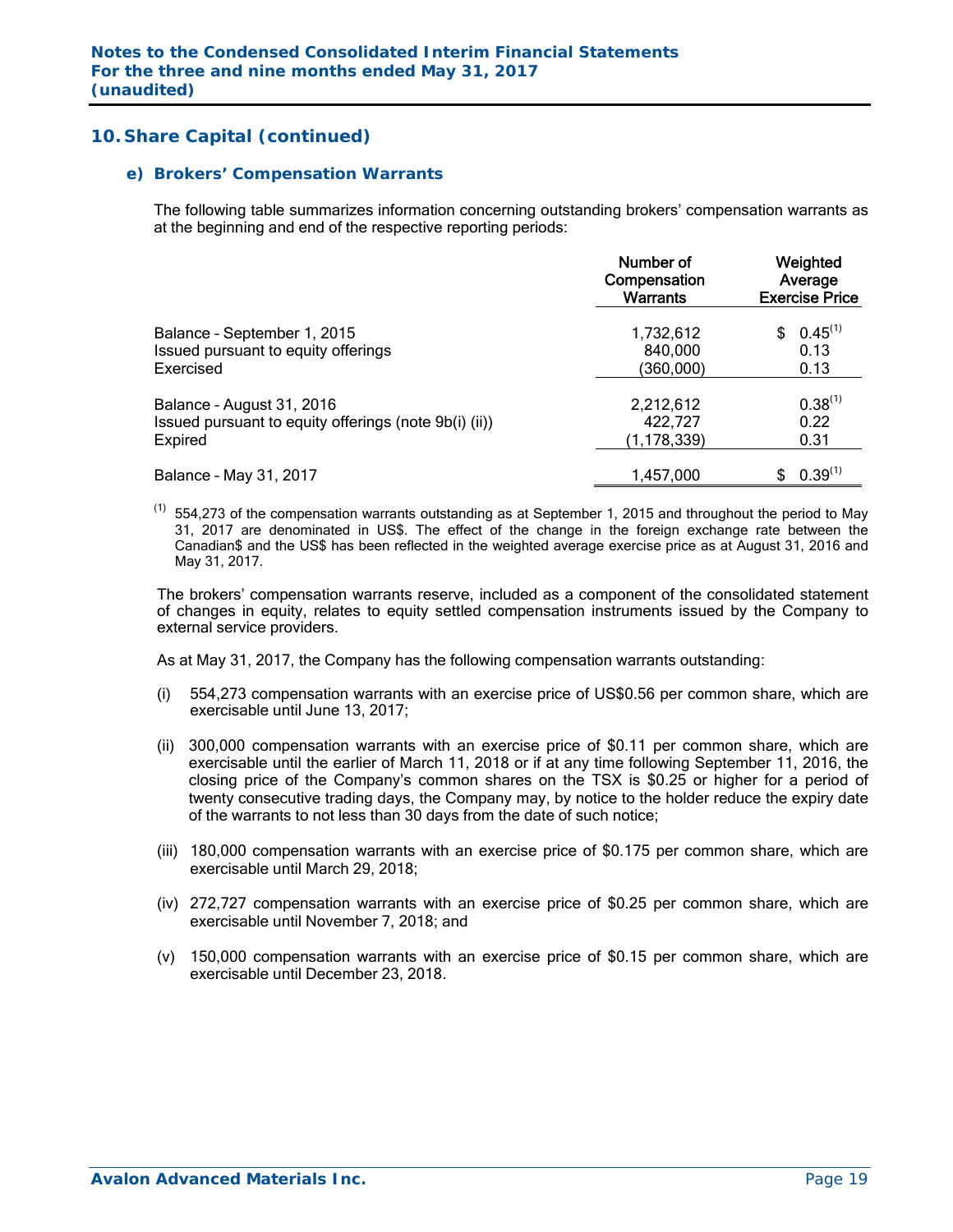## **11. Corporate and Administrative Expenses**

 Corporate and administrative expenses for the three and nine months ended May 31, 2017 and May 31, 2016 consist of the following:

|                                      | <b>Three Months Ended</b> |                 |    | Nine Months Ended |     |                 |    |                 |
|--------------------------------------|---------------------------|-----------------|----|-------------------|-----|-----------------|----|-----------------|
|                                      |                           | May 31,<br>2017 |    | May 31,<br>2016   |     | May 31,<br>2017 |    | May 31,<br>2016 |
| Salaries and benefits <sup>(1)</sup> | \$                        | 426,413         | \$ | 370,427           | \$. | 1,120,483       | S  | 1,284,405       |
| Directors' fees                      |                           | 20,481          |    | 18,941            |     | 62,942          |    | 65,816          |
| Consulting and professional fees     |                           | 75,900          |    | 106,567           |     | 303,708         |    | 413,007         |
| Office, insurance and other expenses |                           | 98,422          |    | 96,023            |     | 259,623         |    | 302,458         |
| Occupancy                            |                           | 76,474          |    | 77,090            |     | 231,068         |    | 229,443         |
| Shareholders' communications and     |                           |                 |    |                   |     |                 |    |                 |
| filing fees                          |                           | 18,644          |    | 22,593            |     | 131,725         |    | 162,037         |
| Travel and related costs             |                           | 51,971          |    | 26,586            |     | 99,245          |    | 82,636          |
|                                      | S                         | 768,305         | S  | 718,227           | \$. | 2,208,794       | \$ | 2,539,802       |

These figures do not include stock based compensation. Employees' salaries, benefits including stock based compensation expensed for the quarter ended May 31, 2017 and for the Period totaled \$456,996 (2016 – \$423,686) and \$1,283,860 (2016 – \$1,462,825), respectively.

### **12. Related Party Disclosures**

Balances and transactions between the Company and its subsidiaries have been eliminated on consolidation and are not disclosed in this note. Details of the transactions between the Company and other related parties are disclosed below:

a) Trading transactions

There have been no material trading transactions with related parties during each of the three and nine month periods ended May 31, 2017 and May 31, 2016, except for the participation by Mr. Donald Bubar (a director and the President and CEO of the Company) in the company's private placement that was completed in March 11, 2016, in which Mr. Bubar subscribed for 1,000,000 units at \$0.10 per unit.

b) Compensation of key management personnel

The remuneration of directors and other members of the Company's senior management team during each of the three and nine months ended May 31, 2017 and May 31, 2016 are as follows:

|                                                                                                     |    | <b>Three Months Ended</b> |  |                   | <b>Nine Months Ended</b> |                      |     |                      |
|-----------------------------------------------------------------------------------------------------|----|---------------------------|--|-------------------|--------------------------|----------------------|-----|----------------------|
|                                                                                                     |    | May 31,<br>2017           |  | May 31,<br>2016   |                          | May 31,<br>2017      |     | May 31,<br>2016      |
| Salaries, benefits and directors' fees <sup>(1)</sup> \$<br>Share based compensation <sup>(2)</sup> |    | 462,615<br>42,029         |  | 422,181<br>73,258 | \$.                      | 1,305,777<br>247,477 | \$. | 1,405,696<br>276,189 |
|                                                                                                     | ß. | 504.644                   |  | 495,439           |                          | 1,553,254            |     | 1,681,885            |

 $(1)$ Salaries and benefits of key management personnel capitalized to exploration and evaluation assets and PPE for the quarter ended May 31, 2017 and for the Period totaled \$138,648 (2016 – \$137,739) and \$428,391 (2016 - \$436,690), respectively.

 $(2)$  Fair value of stock options earned and recognized as share based compensation during the respective reporting period.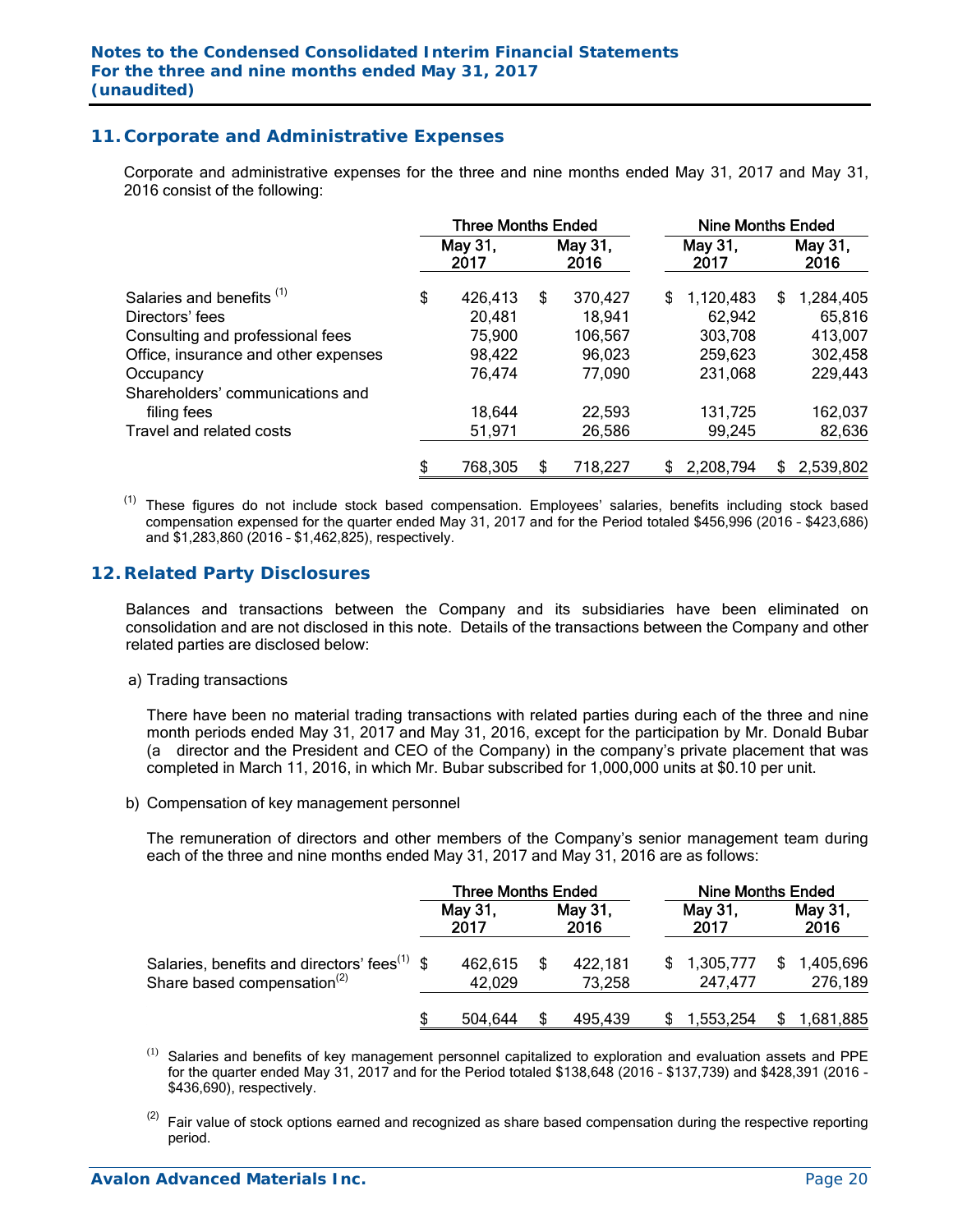## **13. Financial Instruments**

IFRS 7 establishes a fair value hierarchy that reflects the significance of inputs used in making fair value measurements as follows:

- Level 1 quoted prices in active markets for identical assets or liabilities;
- Level 2 inputs other than quoted prices included in Level 1 that are observable for the asset or liability, either directly (i.e. as prices) or indirectly (i.e. from derived prices); and
- Level 3 inputs for the asset or liability that are not based upon observable market data.

Assets are classified in their entirety based on the lowest level of input that is significant to the fair value measurement. The fair value of the Company's warrants denominated in a currency that is not the functional currency of the Company is based on Level 2 inputs that are observable for the liability such as interest rate, dividend yield and historical volatility.

#### *Fair Values*

Except as disclosed elsewhere in these condensed consolidated interim financial statements, the carrying amounts for the Company's financial instruments approximate their fair values because of the short-term nature of these items.

The Company's risk exposures and the impact on the Company's financial instruments are summarized below:

#### *Credit risk*

The Company is not exposed to any significant credit risk as at May 31, 2017. The Company's cash and cash equivalents are either on deposit with two major Canadian chartered banking groups in Canada or invested in bankers' acceptance notes or guaranteed investment certificates issued by two major Canadian Chartered banking groups. The Company's receivables primarily consist of Goods and Services Tax/Harmonized Sales Tax receivable, government grants and refundable security deposits with various federal and provincial governments and are therefore not subject to significant credit risk.

#### *Liquidity risk*

Liquidity risk is the risk that an entity will not be able to meet its financial obligations as they come due. The Company has in place a planning and budgeting process to assist in determining the funds required to support the Company's normal operating requirements on an on-going basis and its plans for exploration and development expenditures. The Company ensures that there are sufficient funds to meet its short-term requirements, taking into account its anticipated cash flows from operations and its holdings of cash and cash equivalents.

As at May 31, 2017, the Company has current assets of \$1,751,593 and current liabilities of \$3,979,363. As disclosed in Note 8, the holder of the Preferred Shares is entitled to demand repayment of the applicable redemption value per share in cash (which totaled \$2,500,000 as at May 31, 2017) upon the occurrence of certain Redemption Events. Excluding the liability for warrants denominated in foreign currency derivative liabilities of \$158,165 and the convertible redeemable preferred shares of \$2,941,176, the Company's adjusted working capital was \$871,571 (calculated by adding back the convertible redeemable preferred shares of \$2,941,176 and the liability for warrants denominated in foreign currency of \$158,165 to the working capital deficiency of \$2,227,770). As management believes that it is unlikely that any of the Redemption Events will occur in the next twelve months and as the de-recognition of the liability for warrants denominated in foreign currency account will not require the future outflow of resources by the Company, it is management's belief that the adjusted working capital figure provides useful information in assessing the Company's liquidity risk.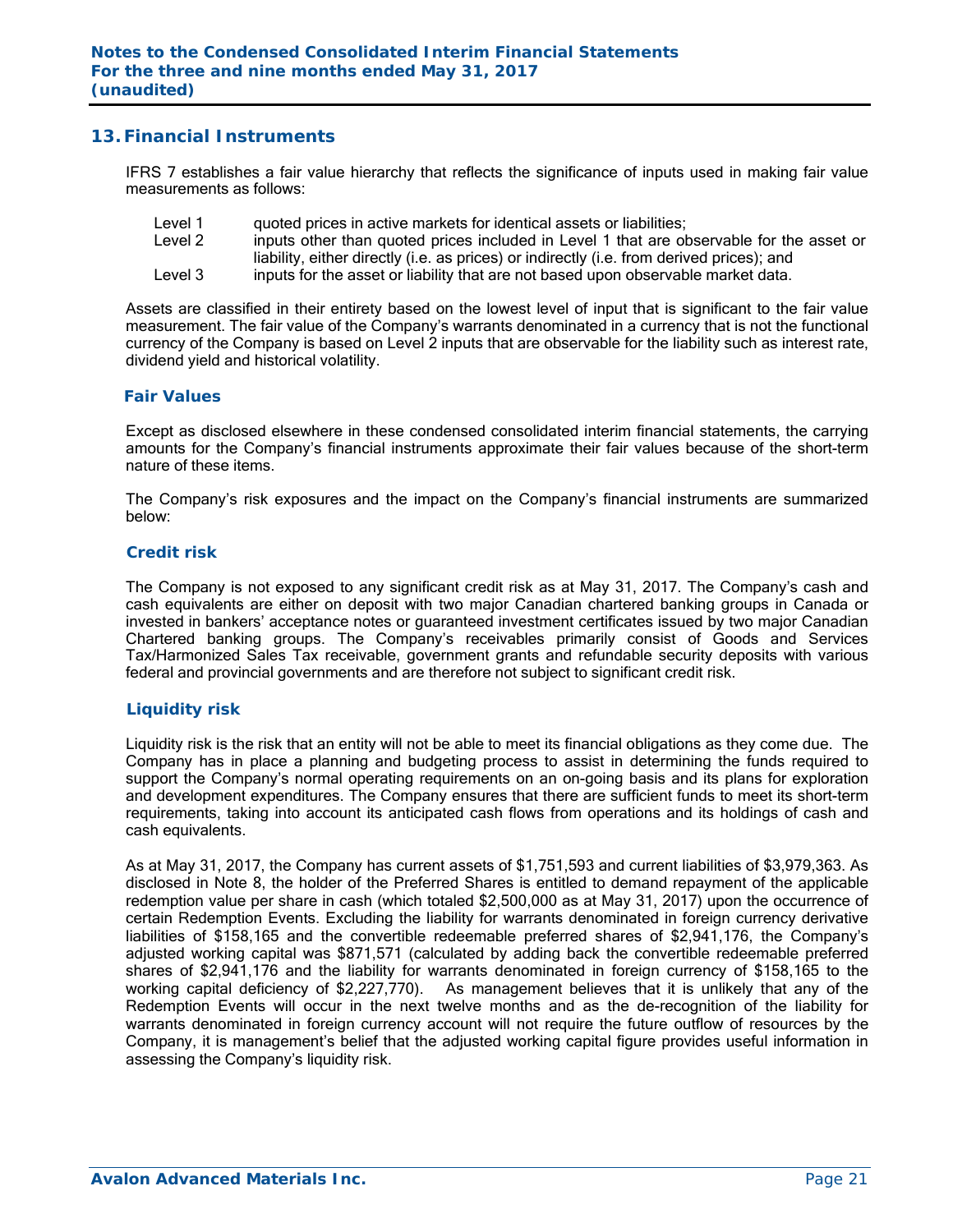## **13. Financial Instruments (continued)**

Repayments due by period as of May 31, 2017:

|                                                                            | <b>Within</b><br>1 Year | 1-3<br>Years | $4 - 5$<br>Years | Total              |
|----------------------------------------------------------------------------|-------------------------|--------------|------------------|--------------------|
| Accounts payable and accrued liabilities \$<br>Operating lease obligations | 880,022<br>315,995      | ۰<br>500,326 | ۰.               | 880,022<br>816,321 |
|                                                                            | 1,196,017               | 500,326      | S                | 1,696,343          |

#### *Market risk*

(i) Interest rate risk

 The Company has cash and cash equivalents balances and it has no interest-bearing debt. The Company's current policy is to invest its excess cash in highly liquid money market investments such as bankers' acceptance notes, treasury bills and GICs. These short term money market investments are subject to interest rate fluctuations.

(ii) Foreign currency risk

 The Company's functional currency is the Canadian dollar. The majority of the Company's purchases are transacted in Canadian dollars. Other than the US\$ Warrants as disclosed in note 8, the Company had no other significant financial assets or financial liabilities denominated in foreign currencies as at May 31, 2017.

(iii) Price risk

 The prices of metals and minerals fluctuate widely and are affected by many factors outside of the Company's control. The prices of metals and minerals and future expectation of such prices have a significant impact on the market sentiment for investment in mining and mineral exploration companies. This in turn may impact the Company's ability to raise equity financing for its long term working capital requirements.

#### *Sensitivity analysis*

 Considering the Company's budget expenditures for the balance of fiscal 2017 and its current cash and cash equivalents of \$1,432,915, with other variables held constant, sensitivity to a plus or minus 25 basis points change in interest rates would not have any significant effect on the Company's net loss for the balance of fiscal 2017.

Other than the US\$ Warrants as disclosed in note 8, the Company had no other significant financial assets or financial liabilities denominated in foreign currencies as at May 31, 2017 and its anticipated on-going expenditures to be transacted in US dollars for the next three month period is approximately US\$75,000. If the Canadian dollar weakens (or strengthens) 5% against the US dollar with other variables held constant, it would not have any significant effect on the Company's expenditures for the balance of fiscal 2017.